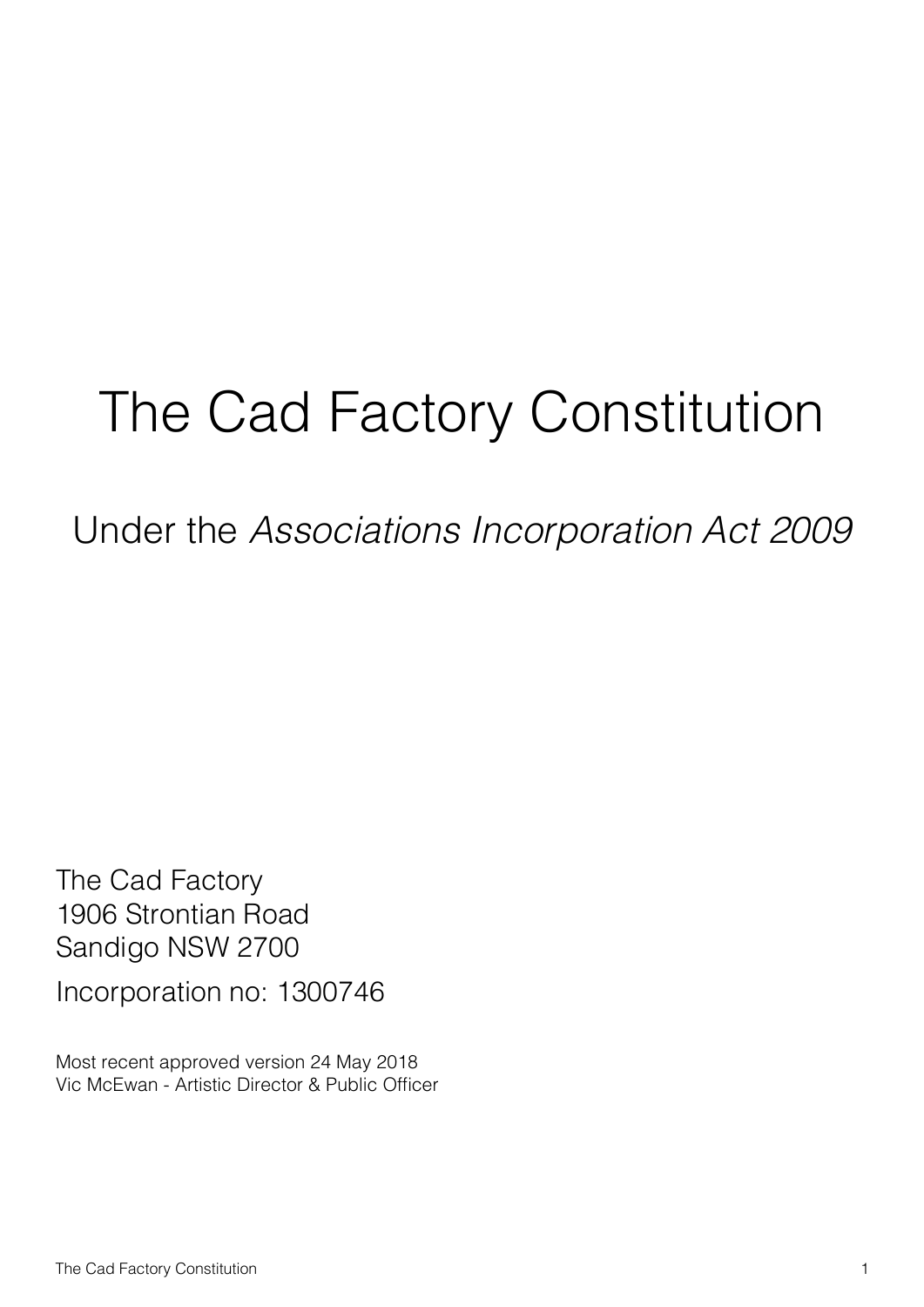## **Contents**

#### **Part 1 - Preliminary**

| 1                   | Definitions                              | 4      |  |  |
|---------------------|------------------------------------------|--------|--|--|
| Part 2 - Purpose    |                                          |        |  |  |
| 2<br>3              | Our purpose<br>Our objects               | 5<br>5 |  |  |
| Part 3 - Membership |                                          |        |  |  |
| 4                   | Membership generally                     | 6      |  |  |
| 5                   | Nomination for membership                | 6      |  |  |
| 6                   | Cessation of membership                  | 7      |  |  |
| 7                   | Membership entitlements not transferable | 7      |  |  |
| 8                   | Resignation of membership                | 7      |  |  |
| 9                   | Register of members                      | 7      |  |  |
| 10                  | Fees and subscriptions                   | 8      |  |  |
| 11                  | Members' liabilities                     | 8      |  |  |
| 12                  | Resolution of disputes                   | 8      |  |  |
| 13                  | Disciplining of members                  | 9      |  |  |
| 14                  | Right of appeal of disciplined member    | 9      |  |  |

#### **Part 4 - The committee**

| 15 | Powers of the committee                  |    |
|----|------------------------------------------|----|
| 16 | Composition and membership of committee  | 11 |
| 17 | Election of committee members            | 11 |
| 18 | Secretary                                | 12 |
| 19 | Treasurer                                | 12 |
| 20 | Casual vacancies                         | 13 |
| 21 | Removal of committee members             | 13 |
| 22 | Committee meetings and quorum            | 13 |
| 23 | Delegation by committee to sub-committee | 14 |
| 24 | Voting and decisions                     | 15 |

### **Part 5 - General meetings**

| 25 | Annual general meetings - holding of              | 16 |
|----|---------------------------------------------------|----|
| 26 | Annual general meetings - calling of and business | 16 |
| 27 | Special general meetings - calling of             | 17 |
| 28 | <b>Notice</b>                                     | 17 |
| 29 | Quorum for general meetings                       | 17 |
| 30 | Presiding member                                  | 18 |
| 31 | Adjournment                                       | 18 |
| 32 | Making of decisions                               | 18 |
| 33 | Special resolutions                               | 19 |
| 34 | Voting                                            | 19 |
| 35 | Proxy votes not permitted                         | 19 |
| 36 | Postal or electronic ballots                      | 19 |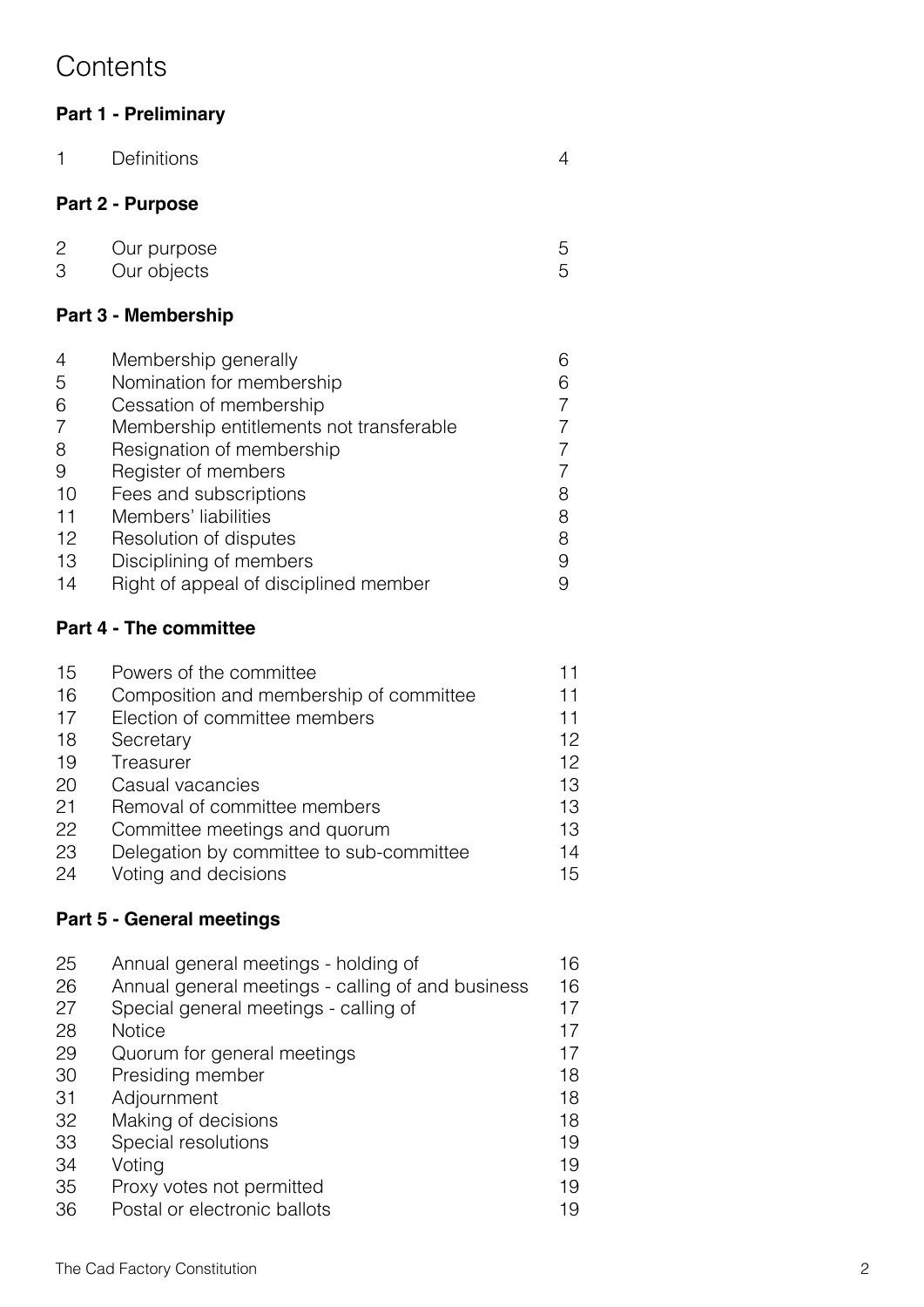#### **Part 6 - Miscellaneous**

| 37                                                    | Insurance                                           |    |
|-------------------------------------------------------|-----------------------------------------------------|----|
| 38                                                    | Funds - source                                      | 20 |
| 39                                                    | Funds - management                                  | 20 |
| 40                                                    | Change of name, objects and constitution            | 20 |
| 41                                                    | Custody of books etc                                | 20 |
| 42                                                    | Inspection of books etc                             | 21 |
| 43                                                    | Service of notices                                  | 21 |
| 44                                                    | Financial year                                      | 21 |
| 45                                                    | Inclusion on the Register of Cultural Organisations | 22 |
|                                                       |                                                     |    |
| Appendix 1: Application for membership of association |                                                     | 24 |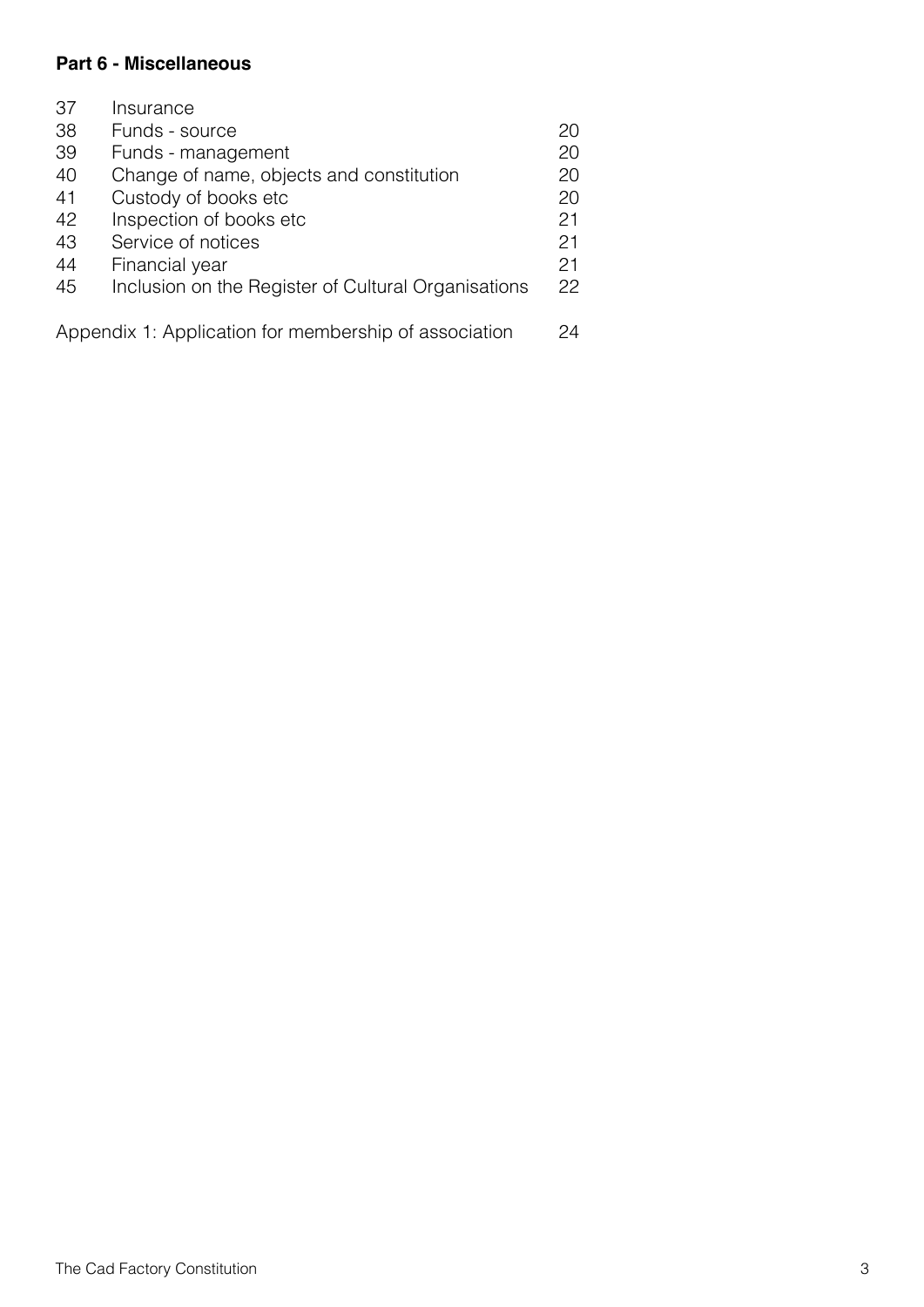# Part 1 - Preliminary

#### **1. Definitions**

(1) In this constitution:

**Director-General** means the Director-General of the Department of Services, Technology and Administration.

**Ordinary committee member** means a member of the committee who is not an office-bearer of the association.

#### **Secretary** means:

the person holding office under this constitution as secretary of the association, or

(a) if no such person holds that office - the public officer of the association.

**Special general meeting** means a general meeting of the association other than an annual general meeting.

**The Act** means the Associations Incorporation Act 2009.

**The Regulation** means the Associations Incorporation Regulation 2010.

- (2) In this constitution:
	- (a) a reference to a function includes a reference to a power, authority and duty, and
	- (b) a reference to the exercise of a function includes, if the function is a duty, a reference to the performance of the duty.

(3) The provisions of the Interpretation Act 1987 apply to and in respect of this constitution in the same manner as those provisions would so apply if this constitution were an instrument made under the Act.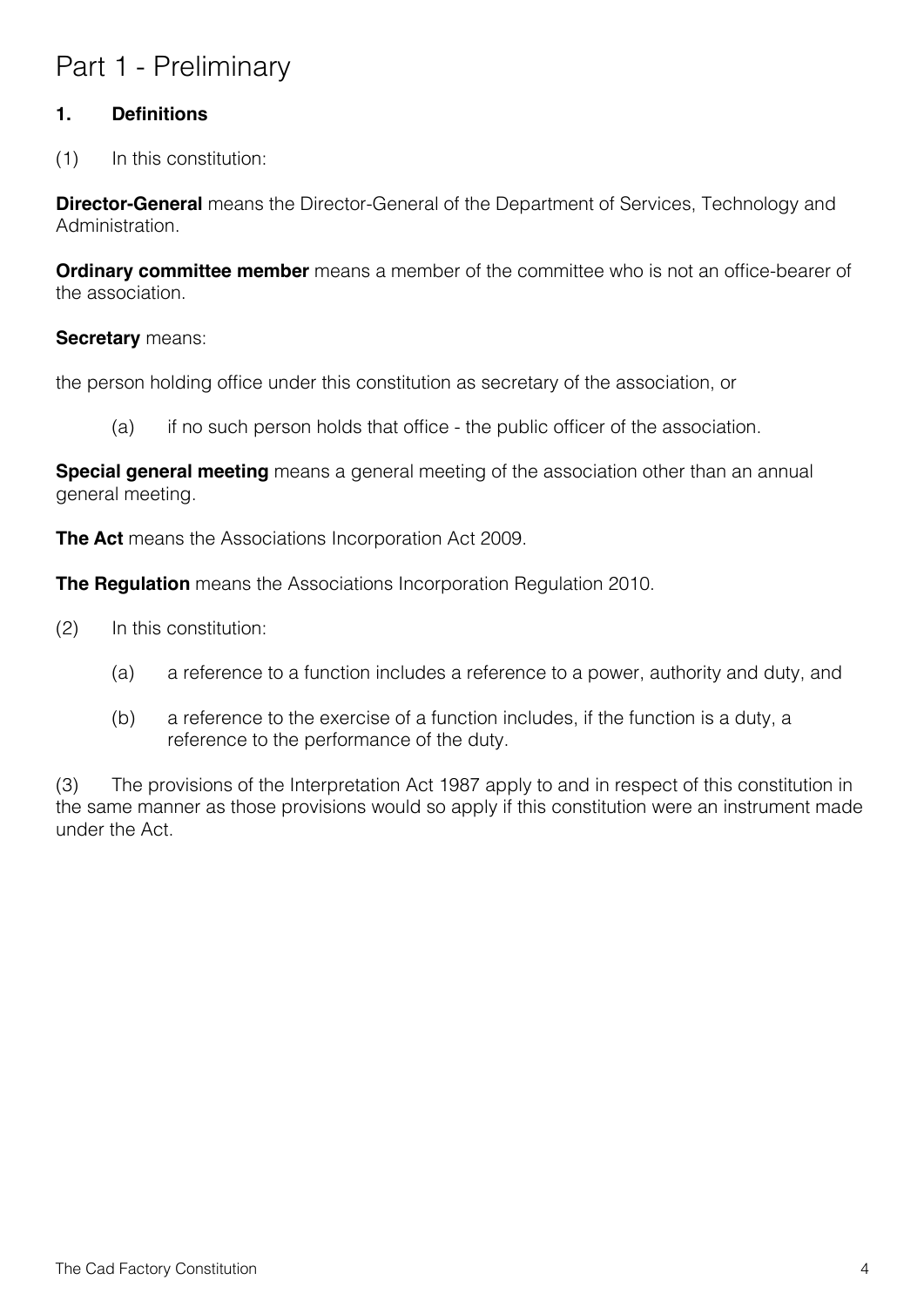## Part 2 - Purpose

#### **2. Our purpose**

(1) The Cad Factory is established as a charity to nurture and develop arts capacity in regional communities; to advance arts and culture locally, nationally and internationally; and, to build meaningful partnerships in order to create a program of new, immersive and experimental work guided by authentic exchange and ethical principles.

The Cad Factory embraces opportunities to expand contemporary arts practice by working with diverse sectors such as health, business, education, community and the environment. We work independently and in collaboration to create new contemporary art and performance.

#### **3. Our objects**

- (1) We support the role arts have in identifying and responding to regional vulnerabilities. Using art-based activity and projects, we will help create resilient communities and individuals in response to significant change impacting Australia including climate change, economic instability, marginalisation, feminism and mental health.
- (2) We partner with service providers and community groups to build relationships and connect our communities by advancing arts, culture and our community, tell stories and celebrate remote landscapes and the people that live within them.
- (3) We increase opportunities for people in our communities to participate in arts and cultural activities, ensuring that we place people at the centre of our arts practice, believing that if the arts is about an exploration of the human condition, then engagement with human beings is the best way to make meaningful work.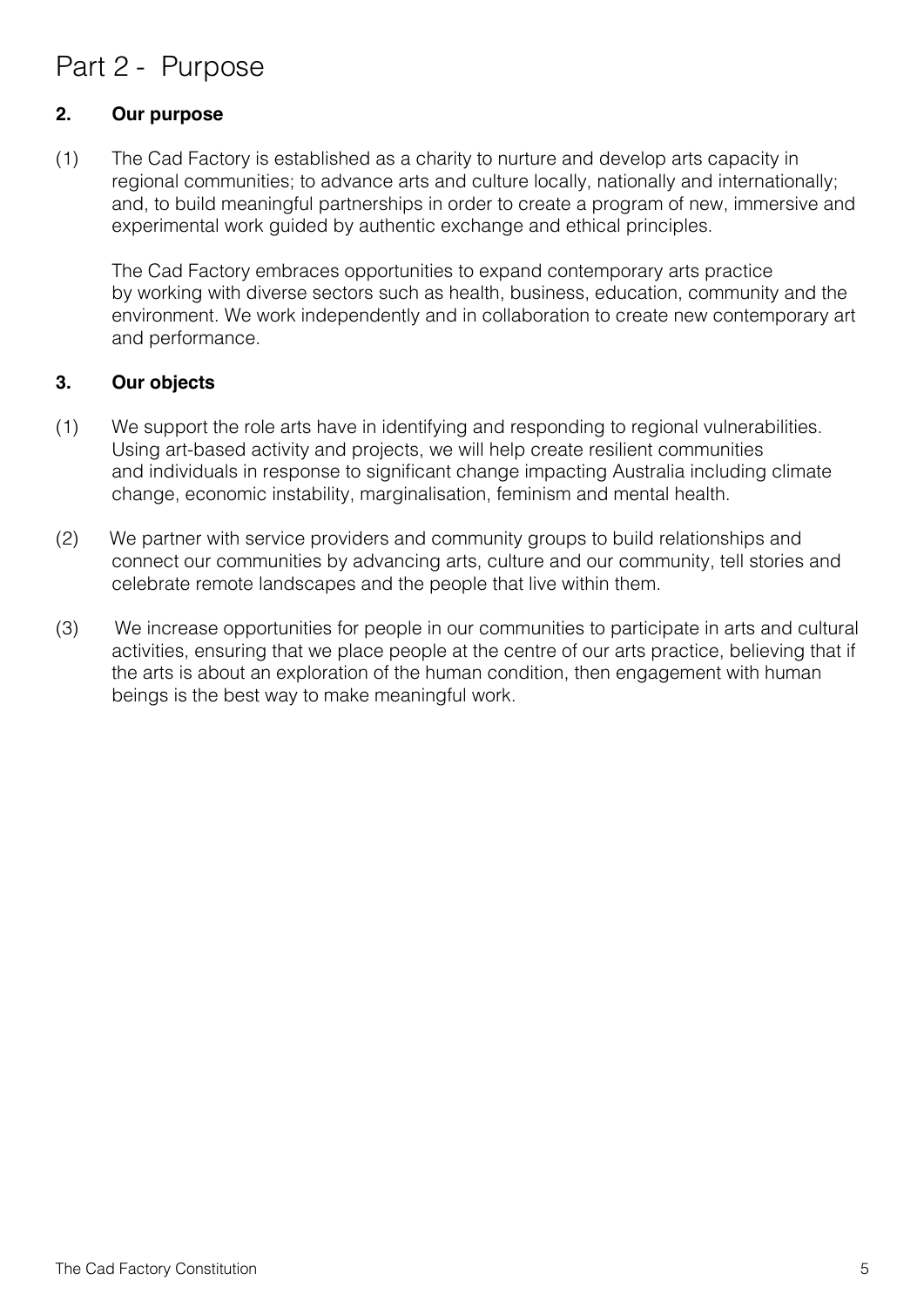## Part 3 - Membership

#### **4. Membership generally**

- (1) A person is eligible to be a member of the association if:
	- (a) the person is a natural person, and
	- (b) the person has been nominated and approved for membership of the association in accordance with clause 3.
- (2) A person is taken to be a member of the association if:
	- (a) the person is a natural person, and
	- (b) the person was:
		- (i) in the case of an unincorporated body that is registered as the asso ciation - a member of that unincorporated body immediately before the registration of the association, or
		- (ii) in the case of an association that is amalgamated to form the relevant association - a member of that other association immediately before the amalgamation, or
		- (iii) in the case of a registrable corporation that is registered as an association - a member of the registrable corporation immediately before that entity was registered as an association.

A person is taken to be a member of the association if the person was one of the individuals on whose behalf an application for registration of the association under section 6 (1) (a) of the Act was made.

#### **5. Nomination for membership**

- (1) A nomination of a person for membership of the association:
	- (a) must be made by a member of the association in writing in the form set out in Appendix 1 to this constitution, and
	- (b) must be lodged with the secretary of the association.
- (2) As soon as practicable after receiving a nomination for membership, the secretary must refer the nomination to the committee which is to determine whether to approve or to reject the nomination.
- (3) As soon as practicable after the committee makes that determination, the secretary must:
	- (a) notify the nominee, in writing, that the committee approved or rejected the nomination (whichever is applicable), and
	- (b) if the committee approved the nomination, request the nominee to pay (within the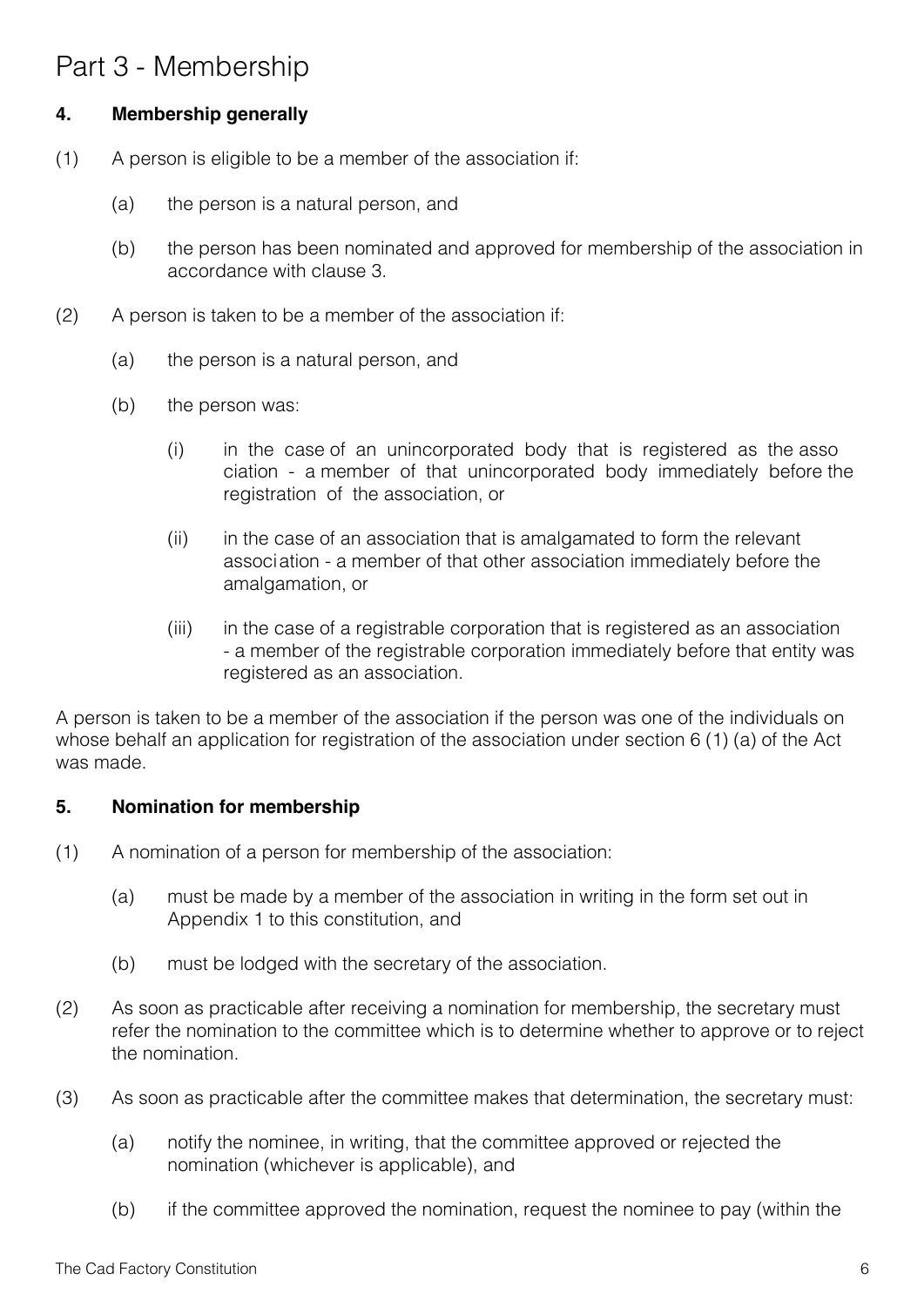period of 28 days after receipt by the nominee of the notification) the sum payable under this constitution by a member as entrance fee and annual subscription.

(4) The secretary must, on payment by the nominee of the amounts referred to in subclause (3)(b) within the period referred to in that provision, enter or cause to be entered the nominee's name in the register of members and, on the name being so entered, the nominee becomes a member of the association

#### **6. Cessation of membership**

A person ceases to be a member of the association if the person:

- (a) dies, or
- (b) resigns membership, or
- (c) is expelled from the association, or
- (d) fails to pay the annual membership fee under clause 8 (2) within 3 months after the fee is due.

#### **7. Membership entitlements not transferable**

A right, privilege or obligation which a person has by reason of being a member of the association:

- (a) is not capable of being transferred or transmitted to another person, and
- (b) terminates on cessation of the person's membership.

#### **8. Resignation of membership**

- (1) A member of the association may resign from membership of the association by first giving to the secretary written notice of at least one month (or such other period as the committee may determine) of the member's intention to resign and, on the expiration of the period of notice, the member ceases to be a member.
- (2) If a member of the association ceases to be a member under subclause (1), and in every other case where a member ceases to hold membership, the secretary must make an appropriate entry in the register of members recording the date on which the member ceased to be a member.

#### **9. Register of members**

- (1) The public officer of the association must establish and maintain a register of members of the association specifying the name and postal or residential address of each person who is a member of the association together with the date on which the person became a member.
- (2) The register of members must be kept in New South Wales:
	- (a) at the main premises of the association, or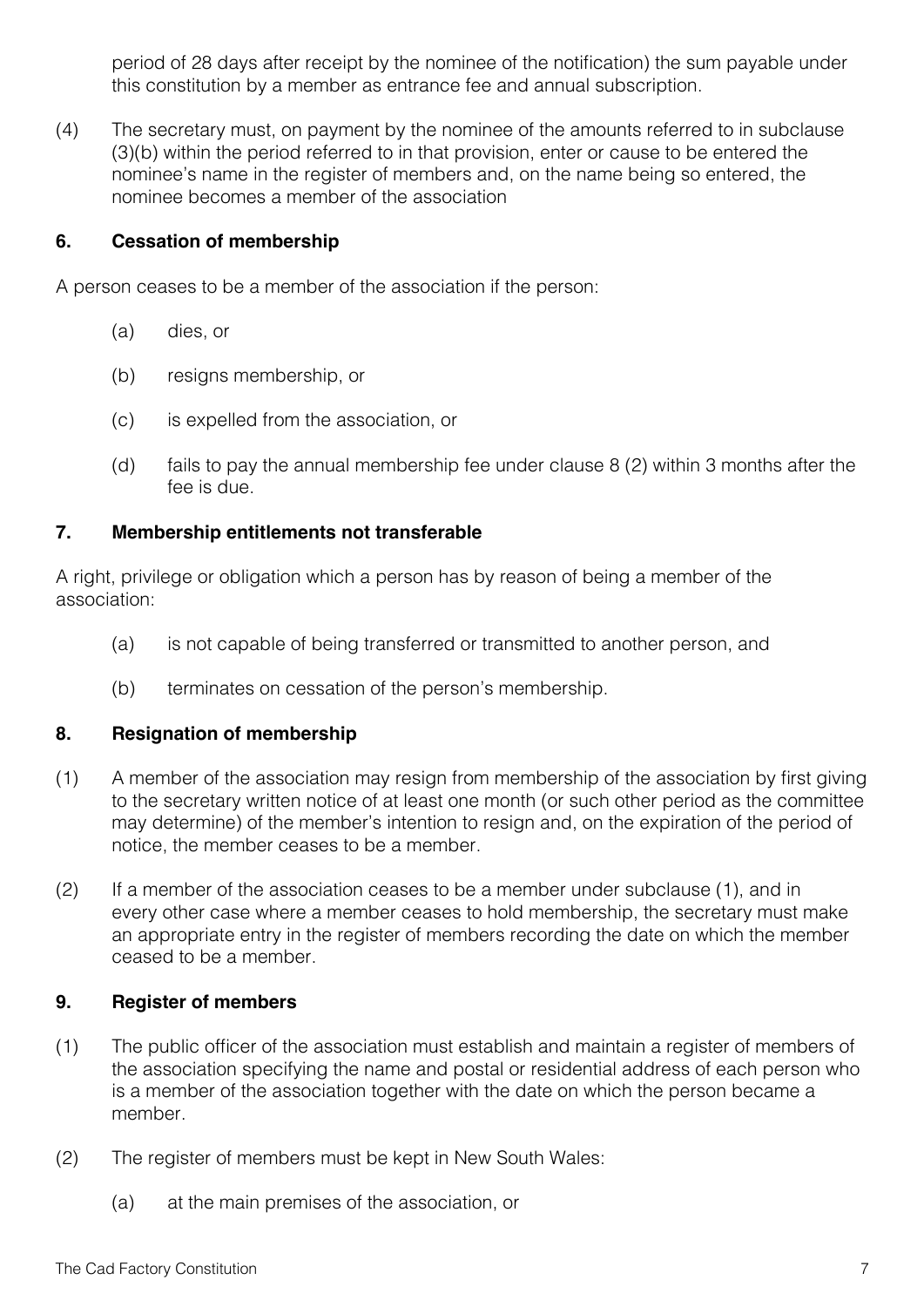- (b) if the association has no premises, at the association's official address.
- (3) The register of members must be open for inspection, free of charge, by any member of the association at any reasonable hour.
- (4) A member of the association may obtain a copy of any part of the register on payment of a fee of not more than \$1 for each page copied.
- (5) If a member requests that any information contained on the register about the member (other than the member's name) not be available for inspection, that information must not be made available for inspection.
- (6) A member must not use information about a person obtained from the register to contact or send material to the person, other than for:
	- (a) the purposes of sending the person a newsletter, a notice in respect of a meeting or other event relating to the association or other material relating to the association, or
	- (b) any other purpose necessary to comply with a requirement of the Act or the Regulation.

#### **10. Fees and subscriptions**

- (1) A member of the association must, on admission to membership, pay to the association a fee of \$25 or, if some other amount is determined by the committee, that other amount.
- (2) In addition to any amount payable by the member under subclause (1), a member of the association must pay to the association an annual membership fee of \$25 or, if some other amount is determined by the committee, that other amount:
	- (a) except as provided by paragraph (b), before 1 July in each calendar year, or
	- (b) if the member becomes a member on or after 1 July in any calendar year on becoming a member and before 1 July in each succeeding calendar year.

#### **11. Members' liabilities**

The liability of a member of the association to contribute towards the payment of the debts and liabilities of the association or the costs, charges and expenses of the winding up of the association is limited to the amount, if any, unpaid by the member in respect of membership of the association as required by clause 8.

#### **12. Resolution of disputes**

- (1) A dispute between a member and another member (in their capacity as members) of the association, or a dispute between a member or members and the association, are to be referred to a community justice centre for mediation under the Community Justice Centres Act 1983.
- (2) If a dispute is not resolved by mediation within 3 months of the referral to a community justice centre, the dispute is to be referred to arbitration.
- (3) The Commercial Arbitration Act 1984 applies to any such dispute referred to arbitration.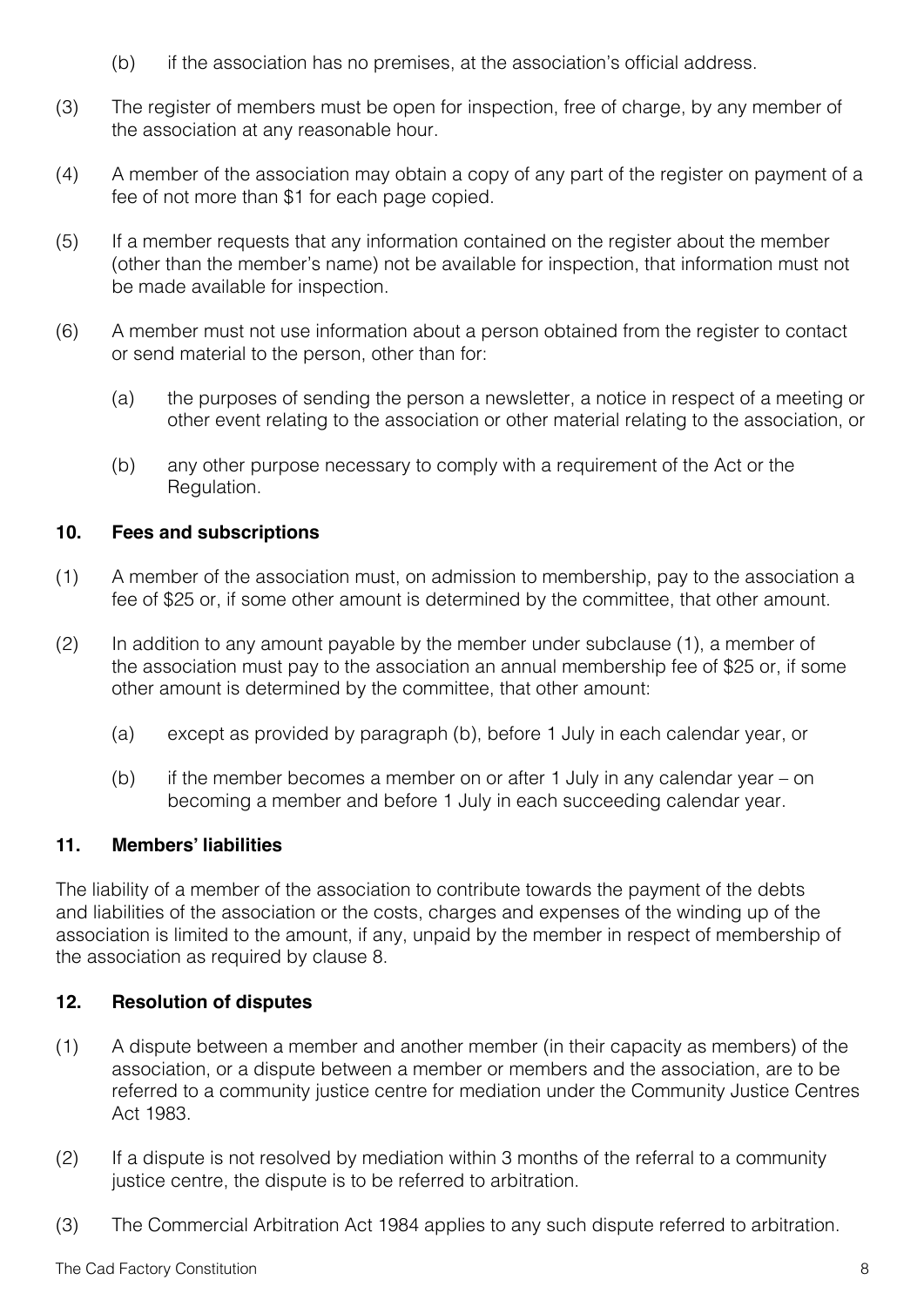#### **13. Disciplining of members**

- (1) A complaint may be made to the committee by any person that a member of the association:
	- (a) has refused or neglected to comply with a provision or provisions of this constitution, or
	- (b) has wilfully acted in a manner prejudicial to the interests of the association.
- (2) The committee may refuse to deal with a complaint if it considers the complaint to be trivial or vexatious in nature.
- (3) If the committee decides to deal with the complaint, the committee:
	- (a) must cause notice of the complaint to be served on the member concerned, and
	- (b) must give the member at least 14 days from the time the notice is served within which to make submissions to the committee in connection with the complaint, and
	- (c) must take into consideration any submissions made by the member in connection with the complaint.

(4) The committee may, by resolution, expel the member from the association or suspend the member from membership of the association if, after considering the complaint and any submissions made in connection with the complaint, it is satisfied that the facts alleged in the complaint have been proved and the expulsion or suspension is warranted in the circumstances.

- (5) If the committee expels or suspends a member, the secretary must, within 7 days after the action is taken, cause written notice to be given to the member of the action taken, of the reasons given by the committee for having taken that action and of the member's right of appeal under clause 12.
- (6) The expulsion or suspension does not take effect:
	- (a) until the expiration of the period within which the member is entitled to appeal against the resolution concerned, or
	- (b) if within that period the member exercises the right of appeal, unless and until the association confirms the resolution under clause 12, whichever is the later.

#### **14. Right of appeal of disciplined member**

- (1) A member may appeal to the association in general meeting against a resolution of the committee under clause 11, within 7 days after notice of the resolution is served on the member, by lodging with the secretary a notice to that effect.
- (2) The notice may, but need not, be accompanied by a statement of the grounds on which the member intends to rely for the purposes of the appeal.
- (3) On receipt of a notice from a member under subclause (1), the secretary must notify the committee which is to convene a general meeting of the association to be held within 28 days after the date on which the secretary received the notice.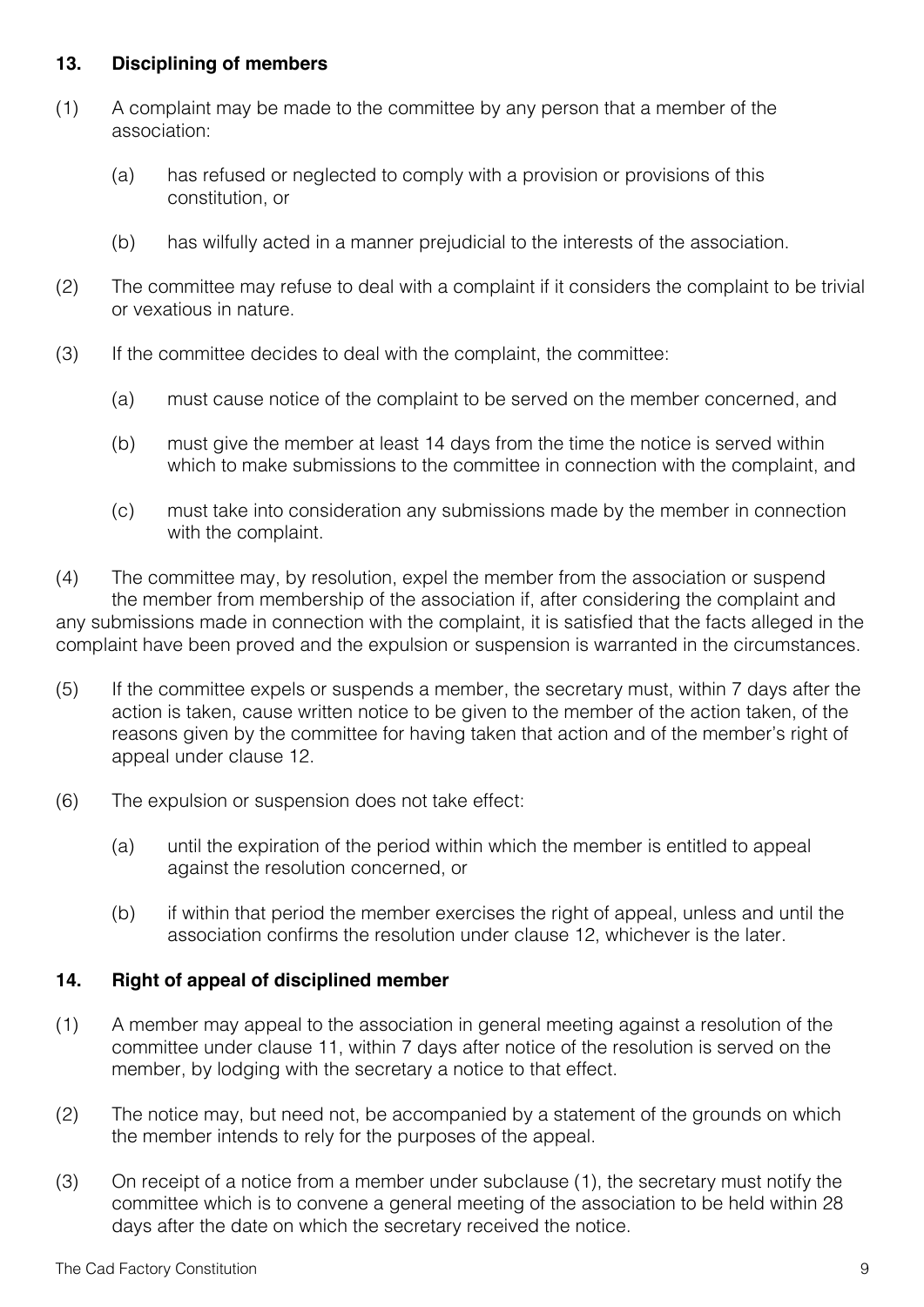- (4) At a general meeting of the association convened under subclause (3):
	- (a) no business other than the question of the appeal is to be transacted, and
	- (b) the committee and the member must be given the opportunity to state their respective cases orally or in writing, or both, and
	- (c) the members present are to vote by secret ballot on the question of whether the resolution should be confirmed or revoked.
- (5) The appeal is to be determined by a simple majority of votes cast by members of the association.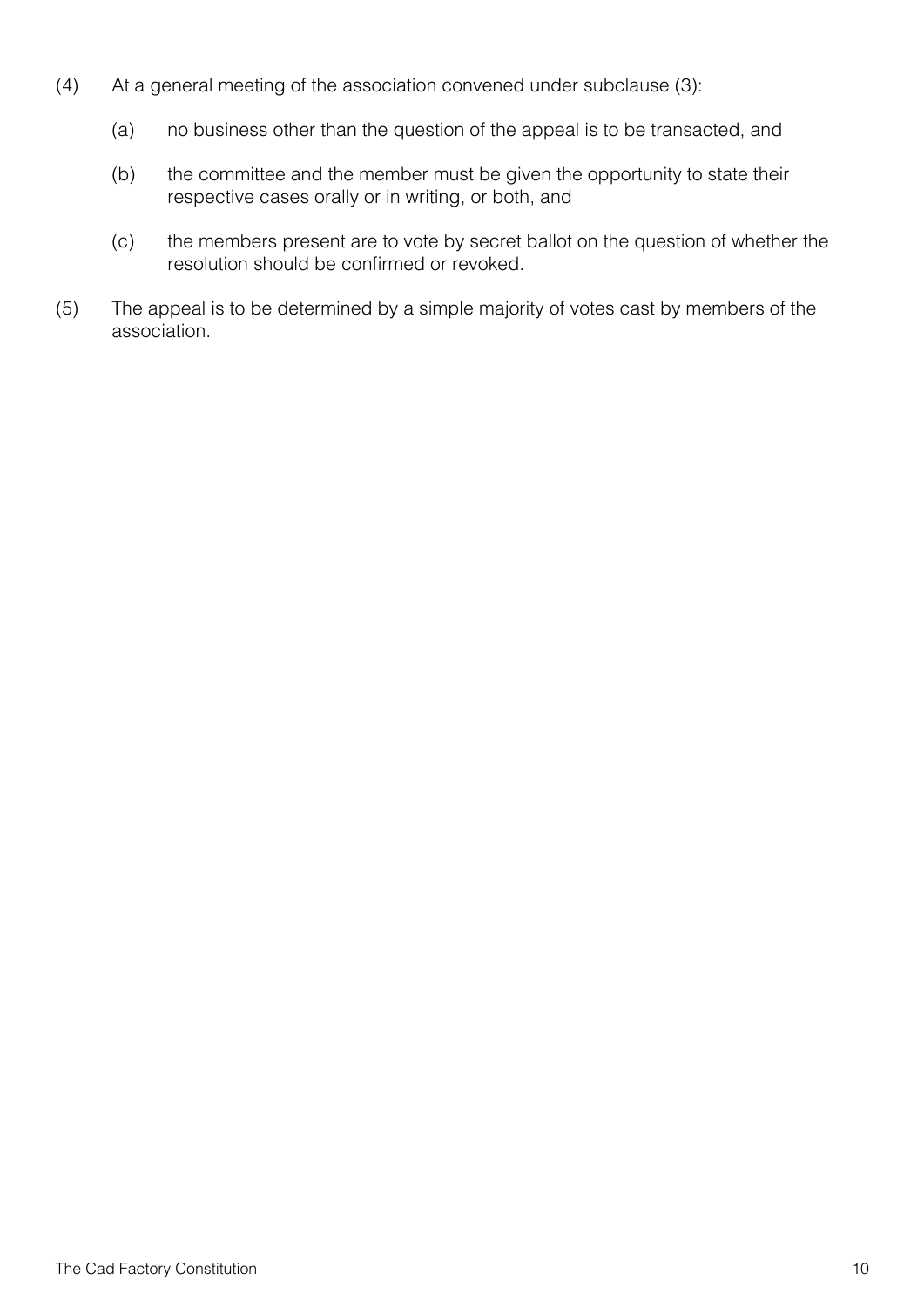## Part 3 - The committee

#### **15. Powers of the committee**

Subject to the Act, the Regulation and this constitution and to any resolution passed by the association in general meeting, the committee:

- (a) is to control and manage the affairs of the association, and
- (b) may exercise all such functions as may be exercised by the association, other than those functions that are required by this constitution to be exercised by a general meeting of members of the association, and
- (c) has power to perform all such acts and do all such things as appear to the committee to be necessary or desirable for the proper management of the affairs of the association.

#### **16. Composition and membership of committee**

- (1) The committee is to consist of:
	- (a) the office-bearers of the association, and
	- (b) at least 1 to 3 ordinary committee members, each of whom is to be elected at the annual general meeting of the association under clause 15.
- (2) The total number of committee members is to be between 5 and 7.
- (3) The office-bearers of the association are as follows:
	- (a) the president
	- (b) the vice-president
	- (c) the treasurer,
	- (d) the secretary.
- (4) A committee member may hold up to 2 offices (other than both the president and vicepresident offices).
- (5) Each member of the committee is, subject to this constitution, to hold office until the conclusion of the annual general meeting following the date of the member's election, but is eligible for re-election.

#### **17. Election of committee members**

- (1) Nominations of candidates for election as office-bearers of the association or as ordinary committee members:
	- (a) must be made in writing, signed by 2 members of the association and accompanied by the written consent of the candidate (which may be endorsed on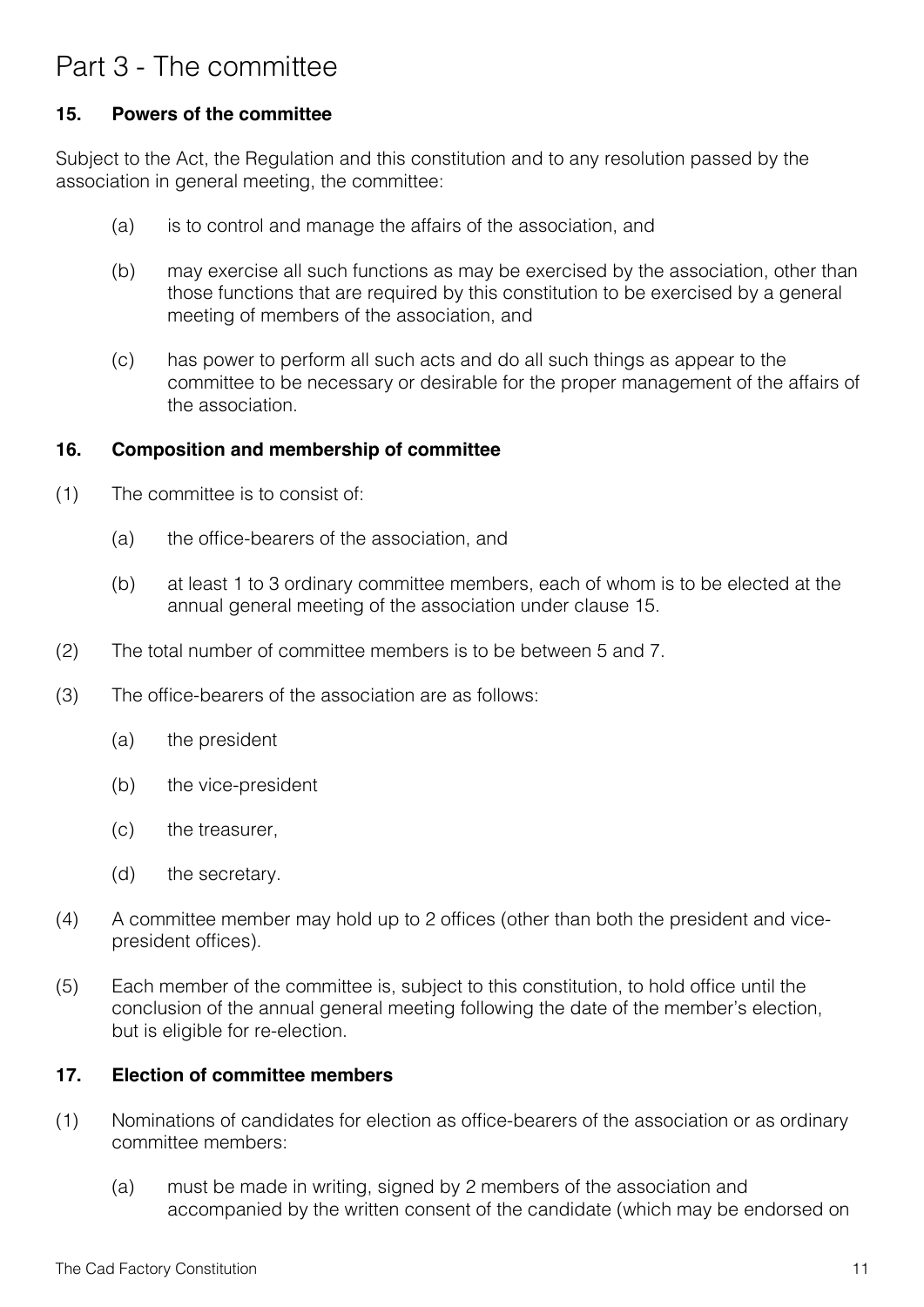the form of the nomination), and

- (b) must be delivered to the secretary of the association at least 7 days before the date fixed for the holding of the annual general meeting at which the election is to take place.
- (2) If insufficient nominations are received to fill all vacancies on the committee, the candidates nominated are taken to be elected and further nominations are to be received at the annual general meeting.
- (3) If insufficient further nominations are received, any vacant positions remaining on the committee are taken to be casual vacancies.
- (4) If the number of nominations received is equal to the number of vacancies to be filled, the persons nominated are taken to be elected.
- (5) If the number of nominations received exceeds the number of vacancies to be filled, a ballot is to be held.
- (6) The ballot for the election of office-bearers and ordinary committee members of the committee is to be conducted at the annual general meeting in such usual and proper manner as the committee may direct.
- (7) A person nominated as a candidate for election as an office-bearer or as an ordinary committee member of the association must be a member of the association.

#### **18. Secretary**

- (1) The secretary of the association must, as soon as practicable after being appointed as secretary, lodge notice with the association of his or her address.
- (2) It is the duty of the secretary to keep minutes of:
	- (a) all appointments of office-bearers and members of the committee, and
	- (b) the names of members of the committee present at a committee meeting or a general meeting, and
	- (c) all proceedings at committee meetings and general meetings.
- (3) Minutes of proceedings at a meeting must be signed by the chairperson of the meeting or by the chairperson of the next succeeding meeting.

#### **19. Treasurer**

It is the duty of the treasurer of the association to ensure:

- (a) that all money due to the association is collected and received and that all payments authorised by the association are made, and
- (b) that correct books and accounts are kept showing the financial affairs of the association, including full details of all receipts and expenditure connected with the activities of the association.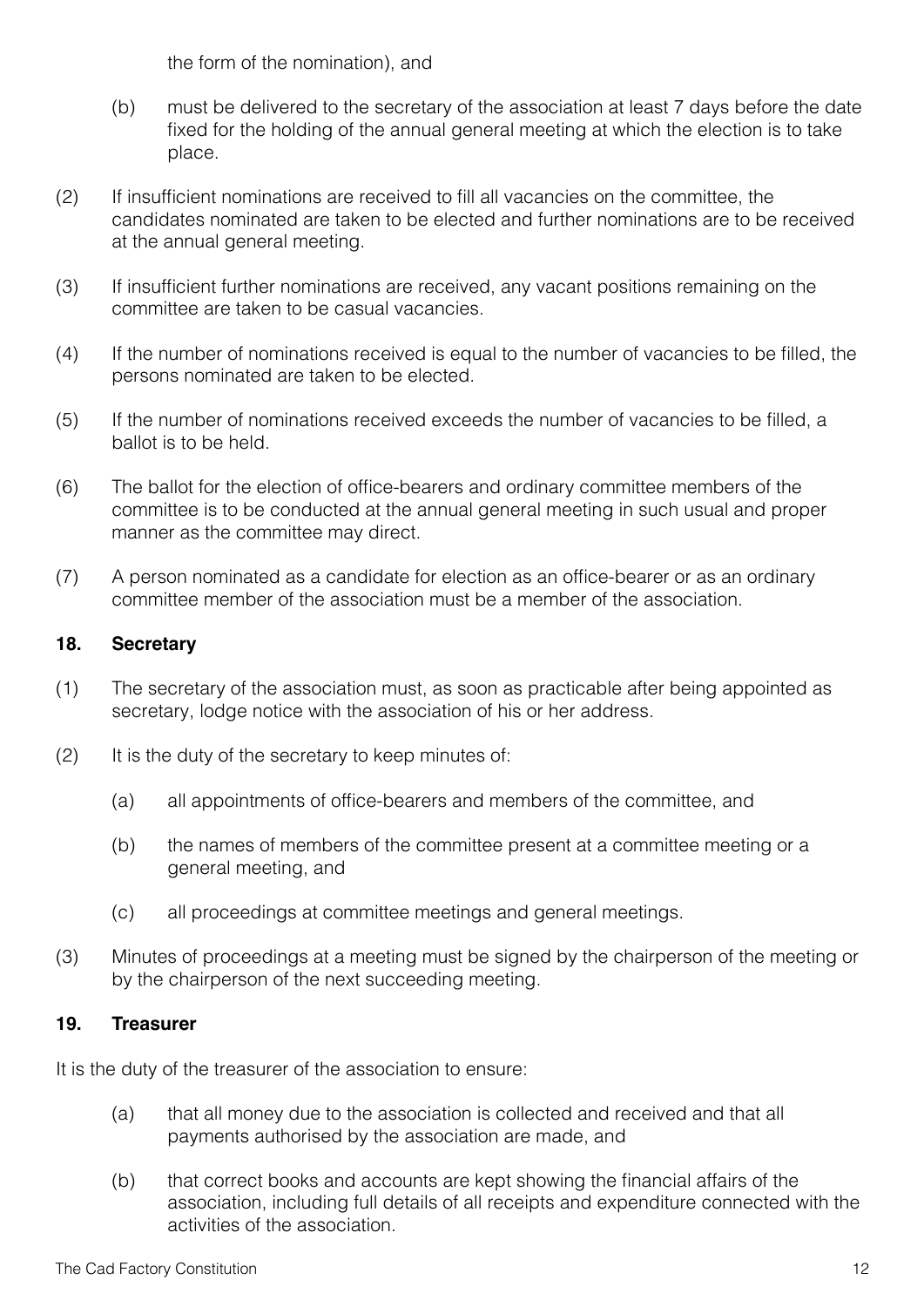#### **20. Casual vacancies**

(1) In the event of a casual vacancy occurring in the membership of the committee, the committee may appoint a member of the association to fill the vacancy and the member so appointed is to hold office, subject to this constitution, until the conclusion of the annual general meeting next following the date of the appointment.

- (2) A casual vacancy in the office of a member of the committee occurs if the member:
	- (a) dies, or
	- (b) ceases to be a member of the association, or
	- (c) becomes an insolvent under administration within the meaning of the Corporations Act 2001 of the Commonwealth, or
	- (d) resigns office by notice in writing given to the secretary, or
	- (e) is removed from office under clause 19, or
	- (f) becomes a mentally incapacitated person, or
	- (g) is absent without the consent of the committee from 3 consecutive meetings of the committee, or
	- (h) is convicted of an offence involving fraud or dishonesty for which the maximum penalty on conviction is imprisonment for not less than 3 months, or
		- (i) is prohibited from being a director of a company under Part 2D.6 (Disqualification from managing corporations) of the Corporations Act 2001 of the Commonwealth.

#### **21. Removal of committee members**

- (1) The association in general meeting may by resolution remove any member of the committee from the office of member before the expiration of the member's term of office and may by resolution appoint another person to hold office until the expiration of the term of office of the member so removed.
- (2) If a member of the committee to whom a proposed resolution referred to in subclause (1) relates makes representations in writing to the secretary or president (not exceeding a reasonable length) and requests that the representations be notified to the members of the association, the secretary or the president may send a copy of the representations to each member of the association or, if the representations are not so sent, the member is entitled to require that the representations be read out at the meeting at which the resolution is considered.

#### **22. Committee meetings and quorum**

- (1) The committee must meet at least 3 times in each period of 12 months at such place and time as the committee may determine.
- (2) Additional meetings of the committee may be convened by the president or by any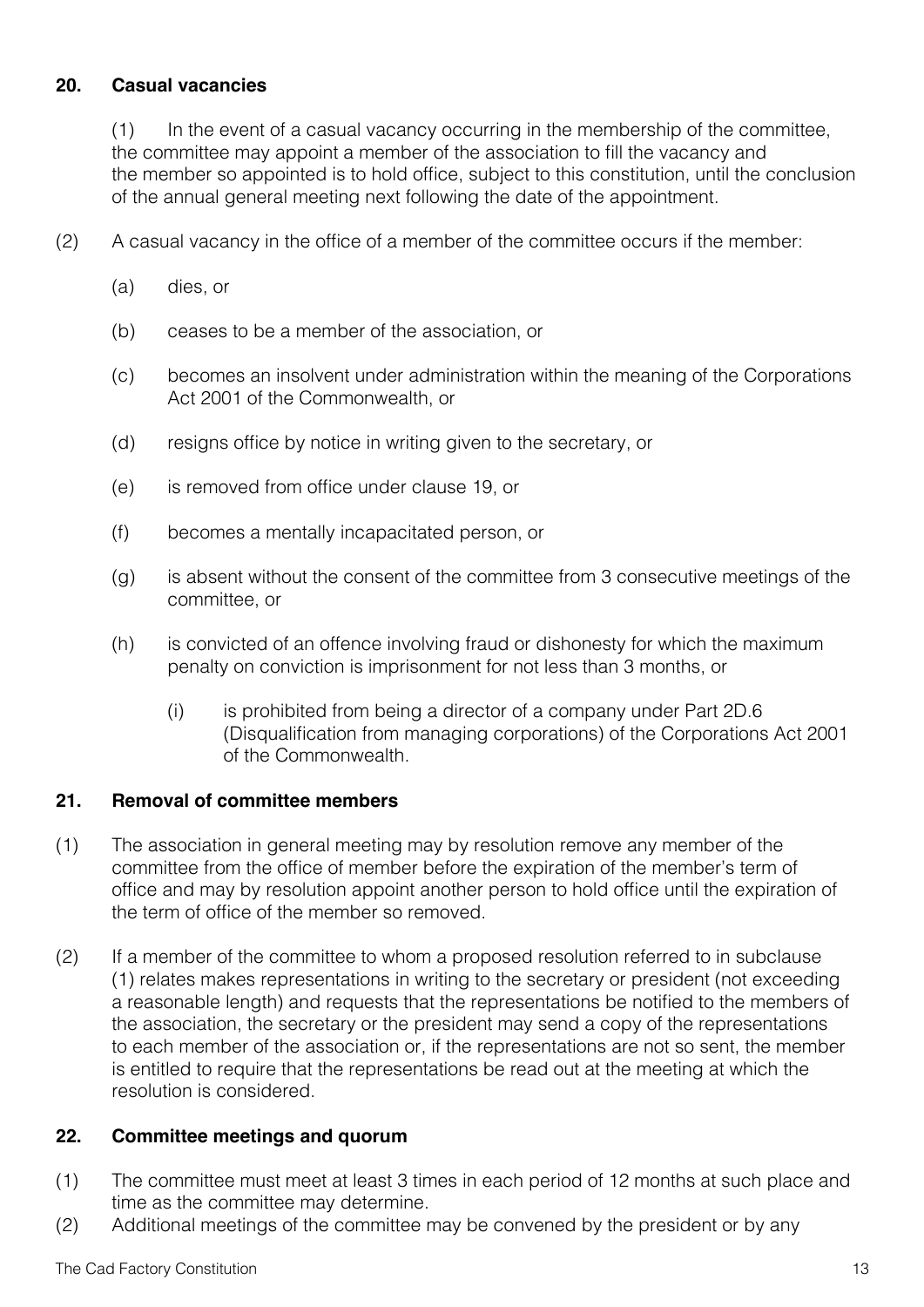member of the committee.

- (3) Oral or written notice of a meeting of the committee must be given by the secretary to each member of the committee at least 48 hours (or such other period as may be unanimously agreed on by the members of the committee) before the time appointed for the holding of the meeting.
- (4) Notice of a meeting given under subclause (3) must specify the general nature of the business to be transacted at the meeting and no business other than that business is to be transacted at the meeting, except business which the committee members present at the meeting unanimously agree to treat as urgent business.
- (5) Any 3 members of the committee constitute a quorum for the transaction of the business of a meeting of the committee.
- (6) No business is to be transacted by the committee unless a quorum is present and if, within half an hour of the time appointed for the meeting, a quorum is not present, the meeting is to stand adjourned to the same place and at the same hour of the same day in the following week.
- (7) If at the adjourned meeting a quorum is not present within half an hour of the time appointed for the meeting, the meeting is to be dissolved.
- (8) At a meeting of the committee:
	- (a) the president or, in the president's absence, the vice-president is to preside, or
	- (b) if the president and the vice-president are absent or unwilling to act, such one of the remaining members of the committee as may be chosen by the members present at the meeting is to preside.
- (9) Use of technology at committee meetings
	- (a) A committee meeting may be held at 2 or more venues using any technology approved by the committee that gives each of the committee's members a reasonable opportunity to participate.
	- (b) A committee member who participates in a committee meeting using that technology is taken to be present at the meeting and, if the member votes at the meeting, is taken to have voted in person.

#### **23. Delegation by committee to sub-committee**

- (1) The committee may, by instrument in writing, delegate to one or more sub- committees (consisting of such member or members of the association as the committee thinks fit) the exercise of such of the functions of the committee as are specified in the instrument, other than:
	- (a) this power of delegation, and
- (b) a function which is a duty imposed on the committee by the Act or by any other law. (2) A function the exercise of which has been delegated to a sub-committee under this clause may, while the delegation remains unrevoked, be exercised from time to time by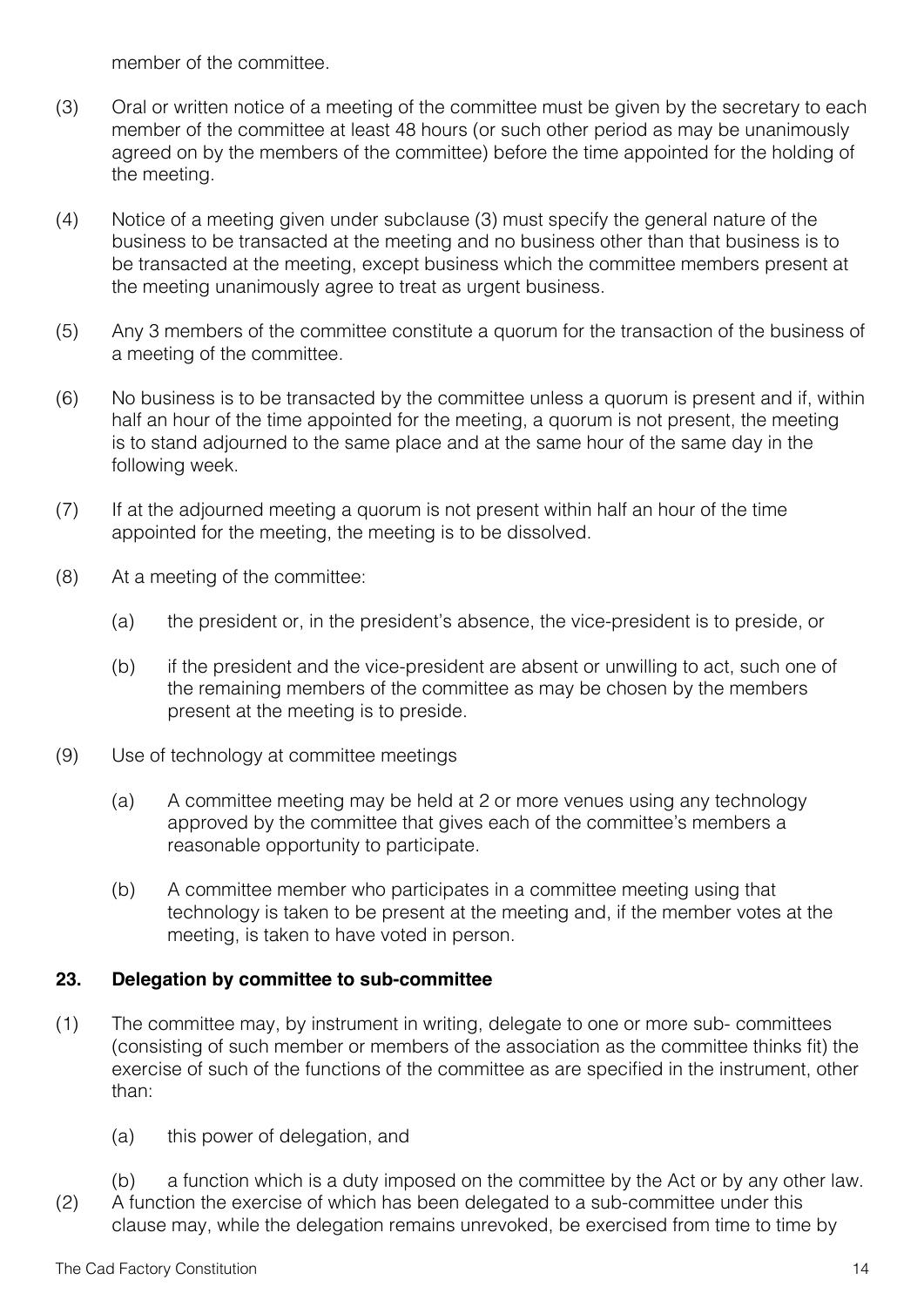the sub-committee in accordance with the terms of the delegation.

- (3) A delegation under this clause may be made subject to such conditions or limitations as to the exercise of any function, or as to time or circumstances, as may be specified in the instrument of delegation.
- (4) Despite any delegation under this clause, the committee may continue to exercise any function delegated.
- (5) Any act or thing done or suffered by a sub-committee acting in the exercise of a delegation under this clause has the same force and effect as it would have if it had been done or suffered by the committee.
- (6) The committee may, by instrument in writing, revoke wholly or in part any delegation under this clause.
- (7) A sub-committee may meet and adjourn as it thinks proper.

#### **24. Voting and decisions**

- (1) Questions arising at a meeting of the committee or of any sub-committee appointed by the committee are to be determined by a majority of the votes of members of the committee or sub-committee present at the meeting.
- (2) Each member present at a meeting of the committee or of any sub-committee appointed by the committee (including the person presiding at the meeting) is entitled to one vote but, in the event of an equality of votes on any question, the person presiding may exercise a second or casting vote.
- (3) Subject to clause 20 (5), the committee may act despite any vacancy on the committee.
- (4) Any act or thing done or suffered, or purporting to have been done or suffered, by the committee or by a sub-committee appointed by the committee, is valid and effectual despite any defect that may afterwards be discovered in the appointment or qualification of any member of the committee or sub-committee.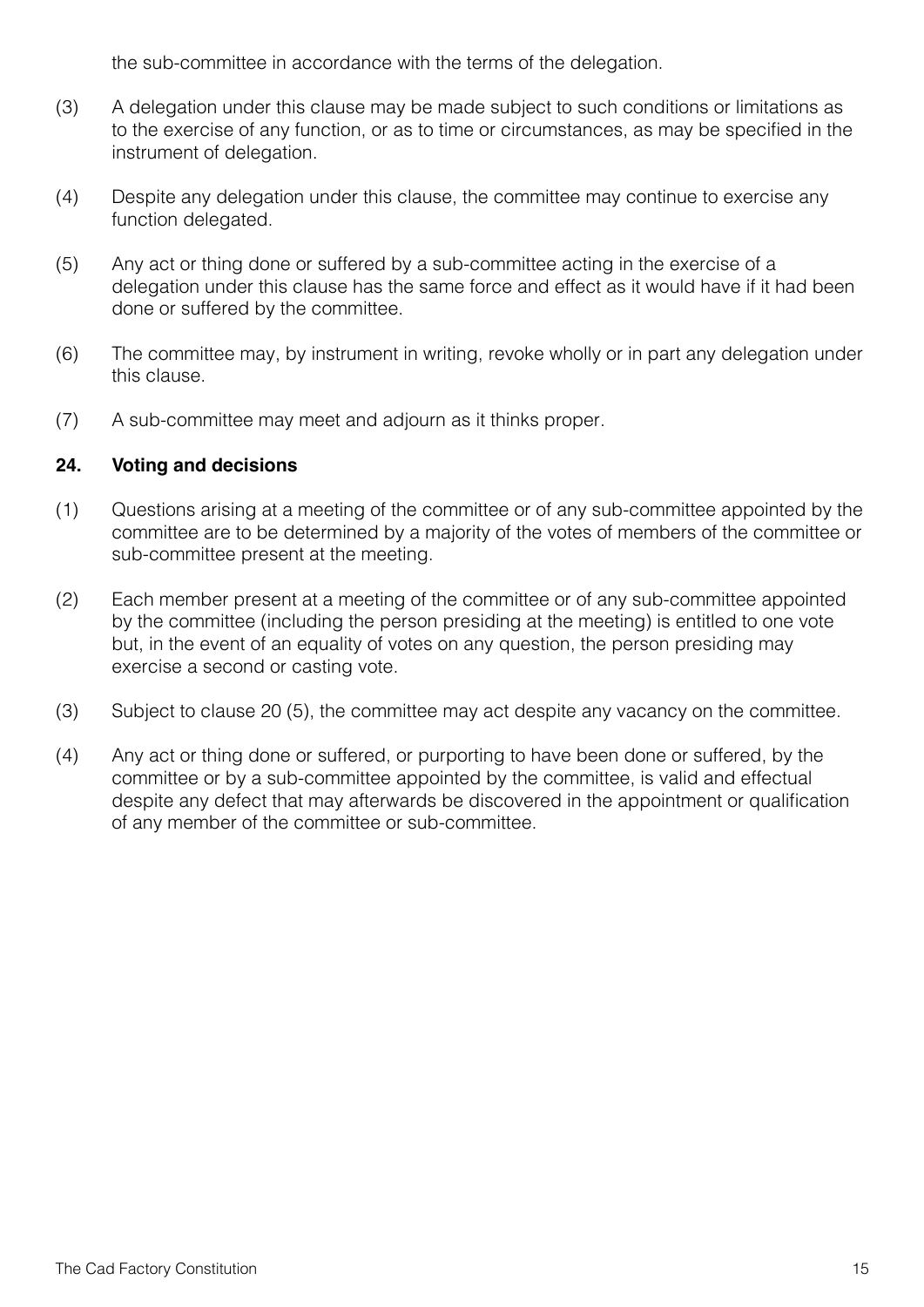## Part 4 - General meetings

#### **25. Annual general meetings - holding of**

- (1) The association must hold its first annual general meeting within 18 months after its registration under the Act.
- (2) The association must hold its annual general meetings:
	- (a) within 6 months after the close of the association's financial year, or
	- (b) within such later time as may be allowed by the Director-General or prescribed by the Regulation.
- (3) Use of technology at general meetings
	- (a) A general meeting may be held at 2 or more venues using any technology approved by the committee that gives each of the association's members a reasonable opportunity to participate.
	- (b) A member of an association who participates in a general meeting using that technology is taken to be present at the meeting and, if the member votes at the meeting, is taken to have voted in person.

#### **26. Annual general meetings - calling of and business at**

- (1) The annual general meeting of the association is, subject to the Act and to clause 23, to be convened on such date and at such place and time as the committee thinks fit.
- (2) In addition to any other business which may be transacted at an annual general meeting, the business of an annual general meeting is to include the following:
	- (a) to confirm the minutes of the last preceding annual general meeting and of any special general meeting held since that meeting,
	- (b) to receive from the committee reports on the activities of the association during the last preceding financial year,
	- (c) to elect office-bearers of the association and ordinary committee members,
	- (d) to receive and consider any financial statement or report required to be submitted to members under the Act.
- (3) An annual general meeting must be specified as such in the notice convening it.

#### **27. Special general meetings - calling of**

- (1) The committee may, whenever it thinks fit, convene a special general meeting of the association.
- (2) The committee must, on the requisition in writing of at least 5 per cent of the total number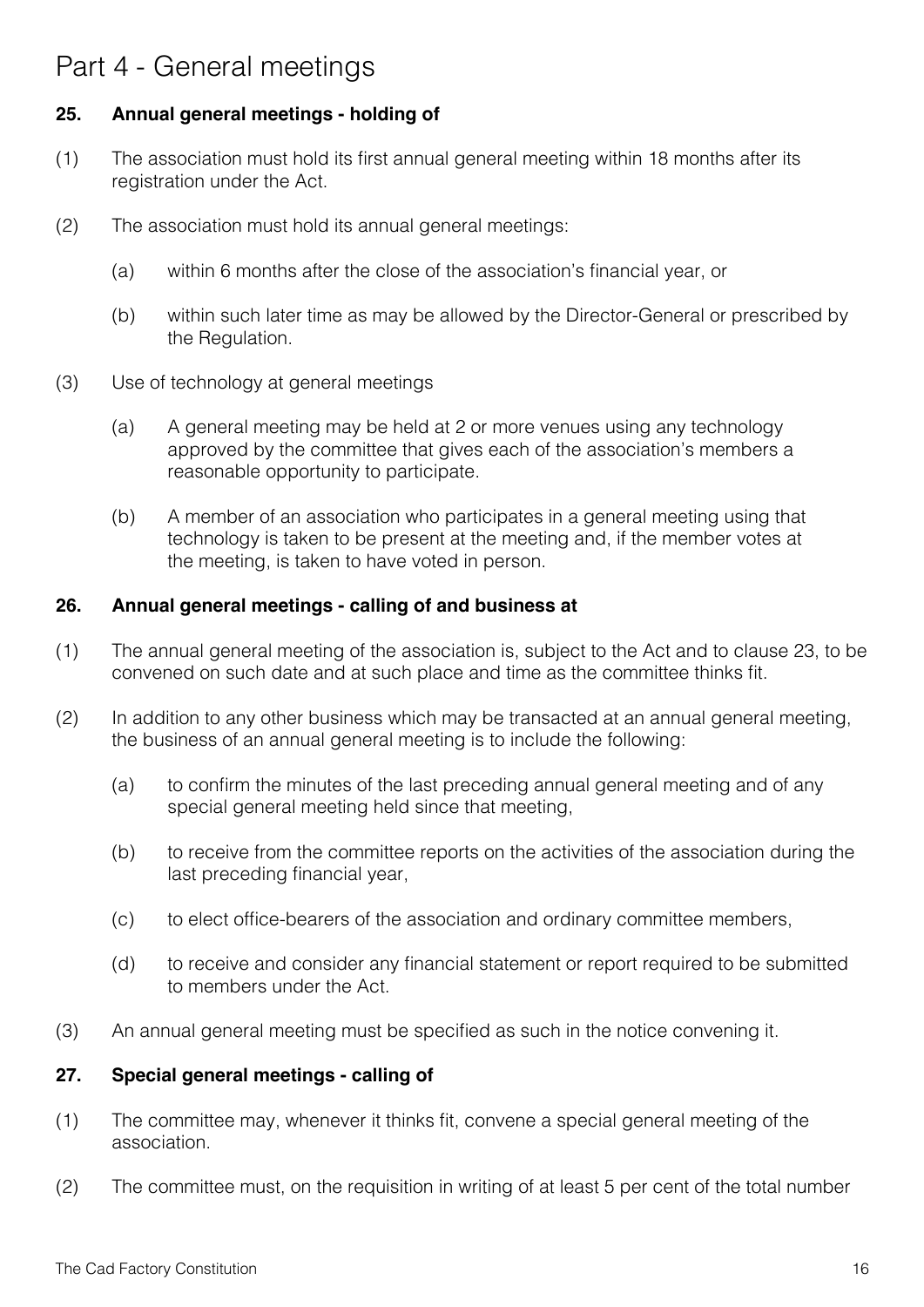of members, convene a special general meeting of the association.

- (3) A requisition of members for a special general meeting:
	- (a) must state the purpose or purposes of the meeting, and
	- (b) must be signed by the members making the requisition, and
	- (c) must be lodged with the secretary, and
	- (d) may consist of several documents in a similar form, each signed by one or more of the members making the requisition.
- (4) If the committee fails to convene a special general meeting to be held within 1 month after that date on which a requisition of members for the meeting is lodged with the secretary, any one or more of the members who made the requisition may convene a special general meeting to be held not later than 3 months after that date.
- (5) A special general meeting convened by a member or members as referred to in subclause (4) must be convened as nearly as is practicable in the same manner as general meetings are convened by the committee.

#### **28. Notice**

- (1) Except if the nature of the business proposed to be dealt with at a general meeting requires a special resolution of the association, the secretary must, at least 14 days before the date fixed for the holding of the general meeting, give a notice to each member specifying the place, date and time of the meeting and the nature of the business proposed to be transacted at the meeting.
- (2) If the nature of the business proposed to be dealt with at a general meeting requires a special resolution of the association, the secretary must, at least 21 days before the date fixed for the holding of the general meeting, cause notice to be given to each member specifying, in addition to the matter required under subclause (1), the intention to propose the resolution as a special resolution.
- (3) No business other than that specified in the notice convening a general meeting is to be transacted at the meeting except, in the case of an annual general meeting, business which may be transacted under clause 24 (2).
- (4) A member desiring to bring any business before a general meeting may give notice in writing of that business to the secretary who must include that business in the next notice calling a general meeting given after receipt of the notice from the member.

#### **29. Quorum for general meetings**

- (1) No item of business is to be transacted at a general meeting unless a quorum of members entitled under this constitution to vote is present during the time the meeting is considering that item.
- (2) Five members present (being members entitled under this constitution to vote at a general meeting) constitute a quorum for the transaction of the business of a general meeting.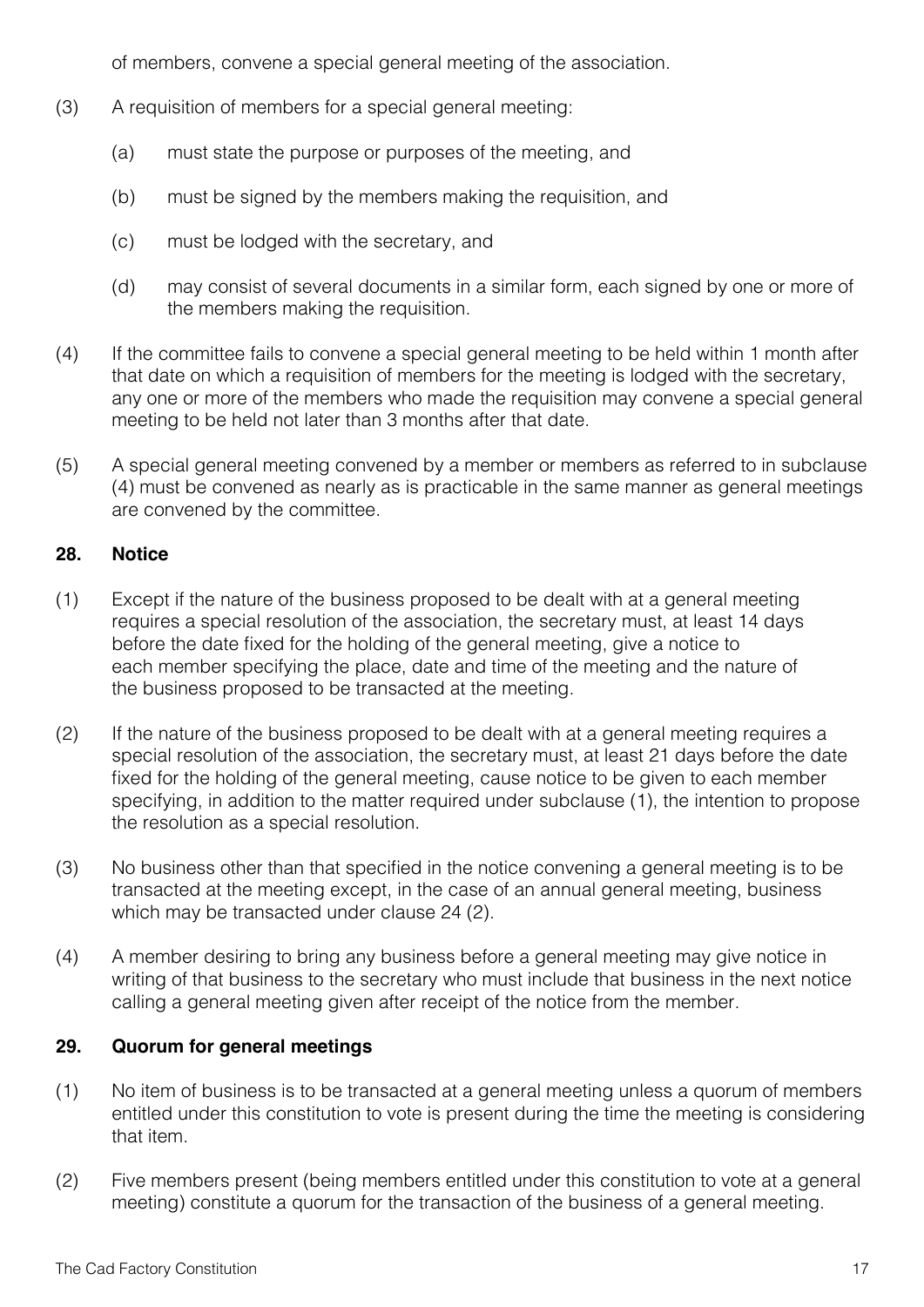- (3) If within half an hour after the appointed time for the commencement of a general meeting a quorum is not present, the meeting:
	- (a) if convened on the requisition of members, is to be dissolved, and

(b) in any other case, is to stand adjourned to the same day in the following week at the same time and (unless another place is specified at the time of the adjournment by the person presiding at the meeting or communicated by written notice to members given before the day to which the meeting is adjourned) at the same place.

(4) If at the adjourned meeting a quorum is not present within half an hour after the time appointed for the commencement of the meeting, the members present (being at least 3) are to constitute a quorum.

#### **30. Presiding member**

- (1) The president or, in the president's absence, the vice-president, is to preside as chairperson at each general meeting of the association.
- (2) If the president and the vice-president are absent or unwilling to act, the members present must elect one of their number to preside as chairperson at the meeting.

#### **31. Adjournment**

- (1) The chairperson of a general meeting at which a quorum is present may, with the consent of the majority of members present at the meeting, adjourn the meeting from time to time and place to place, but no business is to be transacted at an adjourned meeting other than the business left unfinished at the meeting at which the adjournment took place.
- (2) If a general meeting is adjourned for 14 days or more, the secretary must give written or oral notice of the adjourned meeting to each member of the association stating the place, date and time of the meeting and the nature of the business to be transacted at the meeting.
- (3) Except as provided in subclauses (1) and (2), notice of an adjournment of a general meeting or of the business to be transacted at an adjourned meeting is not required to be given.

#### **32. Making of decisions**

- (1) A question arising at a general meeting of the association is to be determined by either:
	- (a) a show of hands, or
	- (b) if on the motion of the chairperson or if 5 or more members present at the meeting decide that the question should be determined by a written ballot—a written ballot.
- (2) If the question is to be determined by a show of hands, a declaration by the chairperson that a resolution has, on a show of hands, been carried or carried unanimously or carried by a particular majority or lost, or an entry to that effect in the minute book of the association, is evidence of the fact without proof of the number or proportion of the votes recorded in favour of or against that resolution.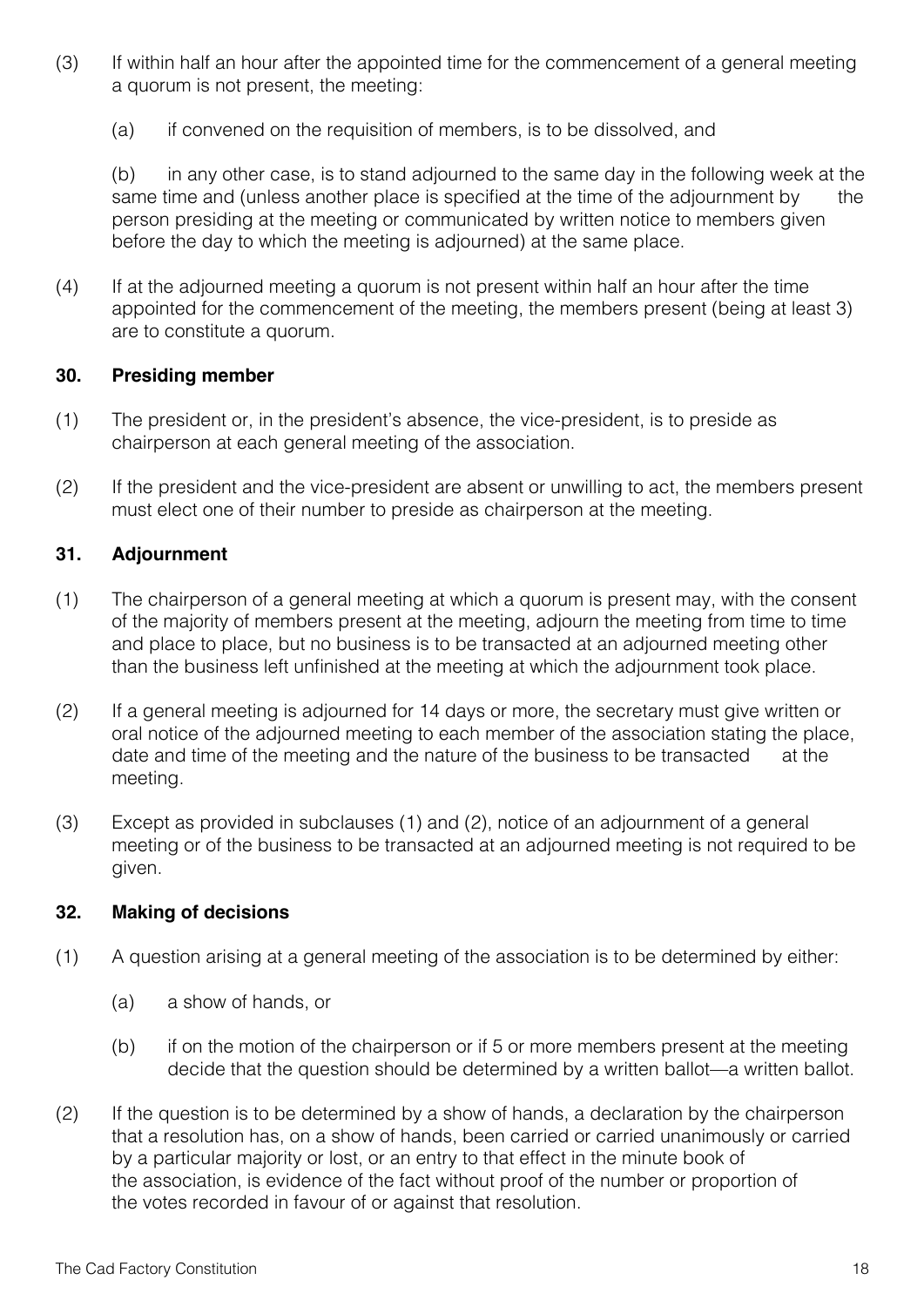(3) If the question is to be determined by a written ballot, the ballot is to be conducted in accordance with the directions of the chairperson.

#### **33. Special resolutions**

A special resolution may only be passed by the association in accordance with section 39 of the Act.

#### **34. Voting**

- (1) On any question arising at a general meeting of the association a member has one vote only.
- (2) In the case of an equality of votes on a question at a general meeting, the chairperson of the meeting is entitled to exercise a second or casting vote.
- (3) A member is not entitled to vote at any general meeting of the association unless all money due and payable by the member to the association has been paid.
- (4) A member is not entitled to vote at any general meeting of the association if the member is under 18 years of age.

#### **35. Proxy votes not permitted**

Proxy voting must not be undertaken at or in respect of a general meeting.

Note: Schedule 1 of the Act provides that an association's constitution is to address whether members of the association are entitled to vote by proxy at general meetings.

#### **36. Postal or electronic ballots**

- (1) The association may hold a postal or electronic ballot (as the committee determines) to determine any issue or proposal (other than an appeal under clause 12).
- (2) A postal or electronic ballot is to be conducted in accordance with Schedule 3 to the Regulation.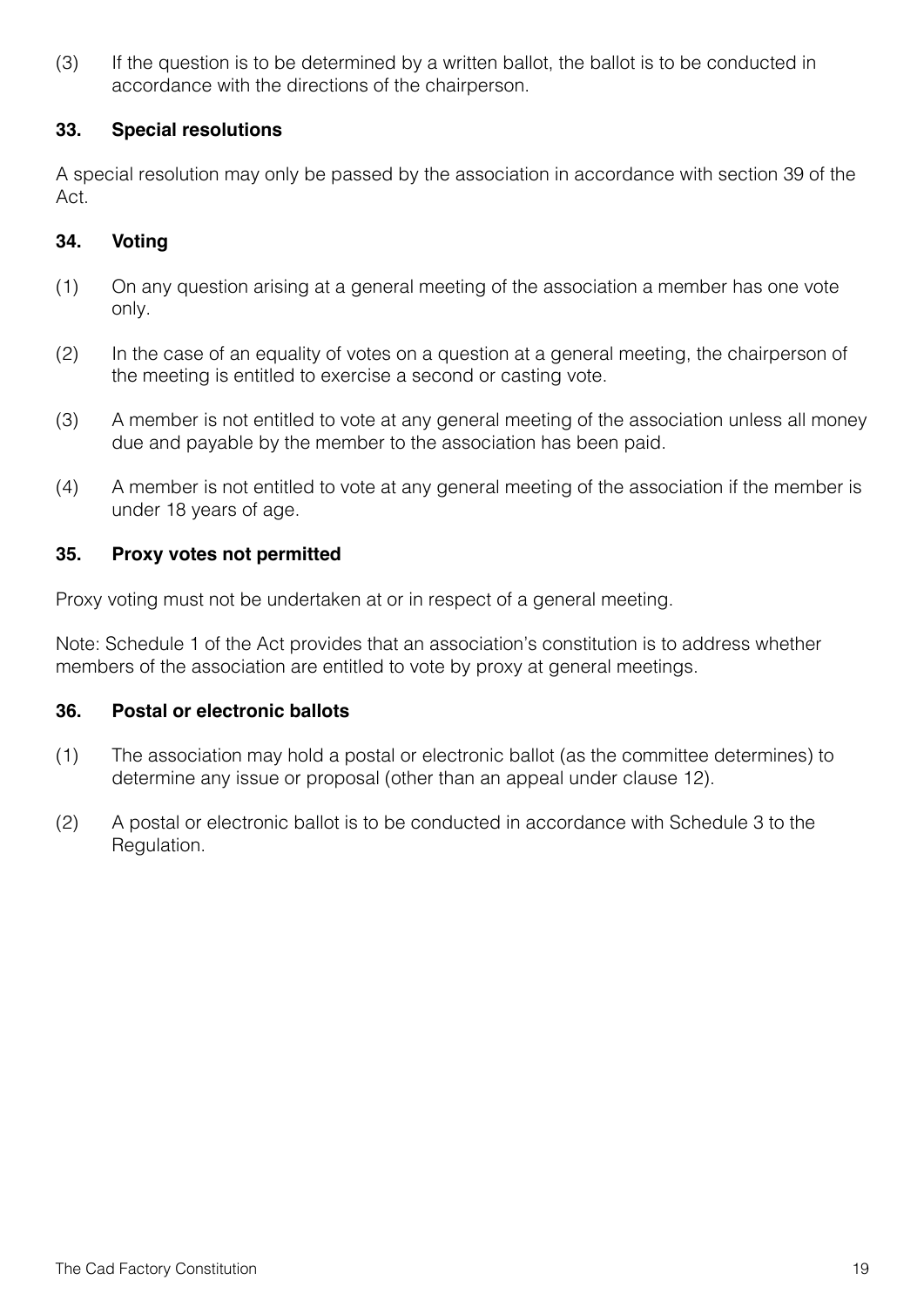## Part 5 - Miscellaneous

#### **37. Insurance**

The association may effect and maintain insurance.

#### **38. Funds - source**

- (1) The funds of the association are to be derived from entrance fees and annual subscriptions of members, donations and, subject to any resolution passed by the association in general meeting, such other sources as the committee determines.
- (2) All money received by the association must be deposited as soon as practicable and without deduction to the credit of the association's bank or other authorised deposit-taking institution account.
- (3) The association must, as soon as practicable after receiving any money, issue an appropriate receipt.

#### **39. Funds - management**

- (1) Subject to any resolution passed by the association in general meeting, the funds of the association are to be used in pursuance of the objects of the association in such manner as the committee determines, as long as it is in accordance with clauses 37 (2) and 37 (3).
- (2) The assets and income of the organisation shall be applied solely in furtherance of its purpose and vision (objects) and no portion shall be distributed directly or indirectly to the members of the organisation except as bona fide compensation for services rendered or expenses incurred on behalf of the organisation.
- (3) In the event of the organisation being dissolved, the amount that remains after such dissolution and the satisfaction of all debts and liabilities shall be transferred to another organisation/s with similar purpose/s which is not carried on for the profit or gain of its individual members.
- (4) All cheques, drafts, bills of exchange, promissory notes and other negotiable instruments must be signed by any 2 members of the committee or employees of the association, being members or employees authorised to do so by the committee.

#### **40. Change of name, objects and constitution**

An application to the Director-General for registration of a change in the association's name, objects or constitution in accordance with section 10 of the Act is to be made by the public officer or a committee member.

#### **41. Custody of books etc**

Except as otherwise provided by this constitution, the public officer must keep in his or her custody or under his or her control all records, books and other documents relating to the association.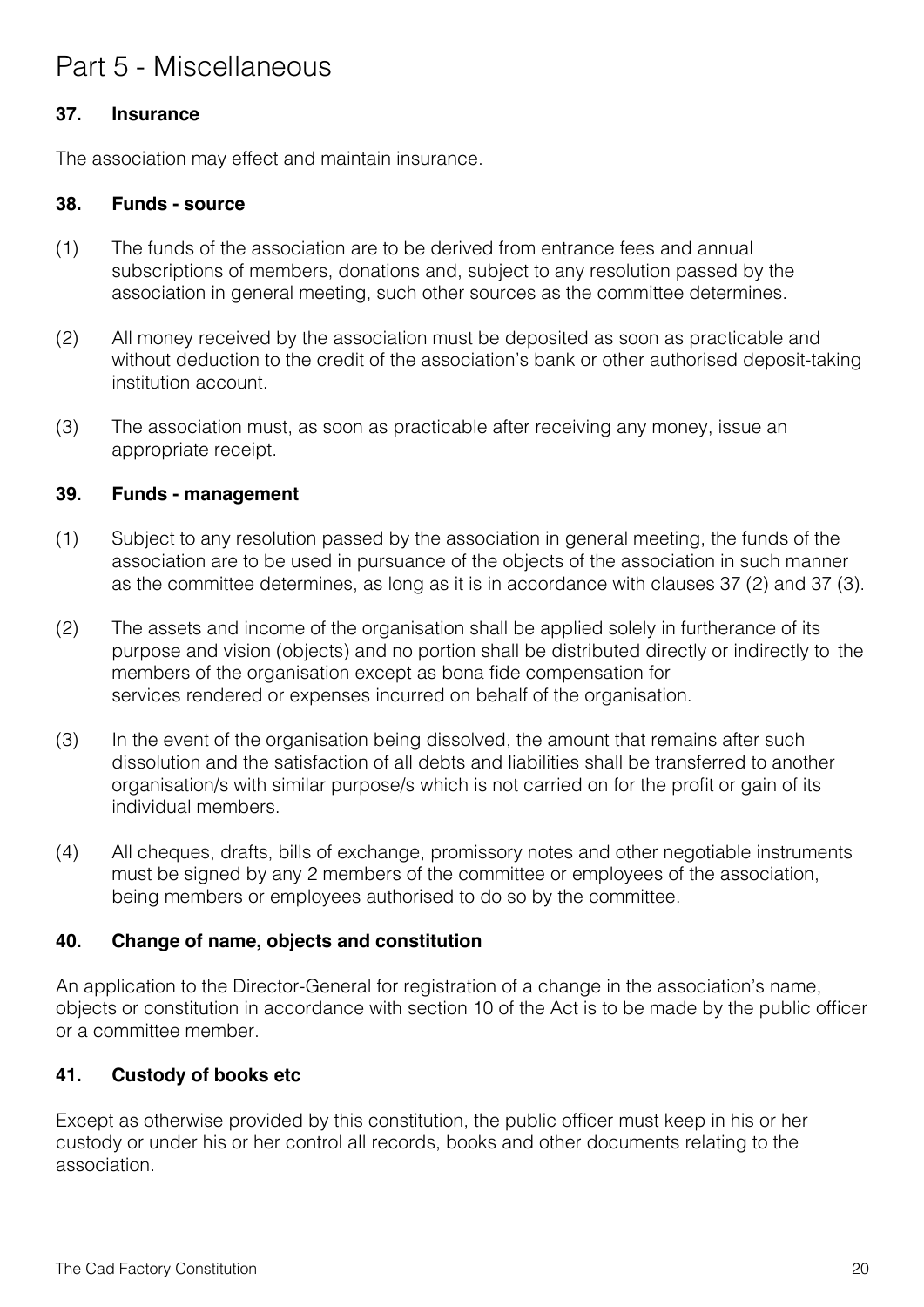#### **42. Inspection of books etc**

- (1) The following documents must be open to inspection, free of charge, by a member of the association at any reasonable hour:
	- (a) records, books and other financial documents of the association,
	- (b) this constitution,
	- (c) minutes of all committee meetings and general meetings of the association.
- (2) A member of the association may obtain a copy of any of the documents referred to in subclause (1) on payment of a fee of not more than \$1 for each page copied.

#### **43. Service of notices**

- (1) For the purpose of this constitution, a notice may be served on or given to a person:
	- (a) by delivering it to the person personally, or
	- (b) by sending it by pre-paid post to the address of the person, or
	- (c) by sending it by facsimile transmission or some other form of electronic transmission to an address specified by the person for giving or serving the notice.
- (2) For the purpose of this constitution, a notice is taken, unless the contrary is proved, to have been given or served:
	- (a) in the case of a notice given or served personally, on the date on which it is received by the addressee, and
	- (b) in the case of a notice sent by pre-paid post, on the date when it would have been delivered in the ordinary course of post, and
	- (c) in the case of a notice sent by facsimile transmission or some other form of electronic transmission, on the date it was sent or, if the machine from which the transmission was sent produces a report indicating that the notice was sent on a later date, on that date.

#### **44. Financial year**

The financial year of the association is:

- (a) the period of time commencing on the date of incorporation of the association and ending on the following 31 December, and
- (b) each period of 12 months after the expiration of the previous financial year of the association, commencing on 1 January and ending on the following 31 December.

Note: Schedule 1 of the Act provides that an association's constitution is to address the association's financial year.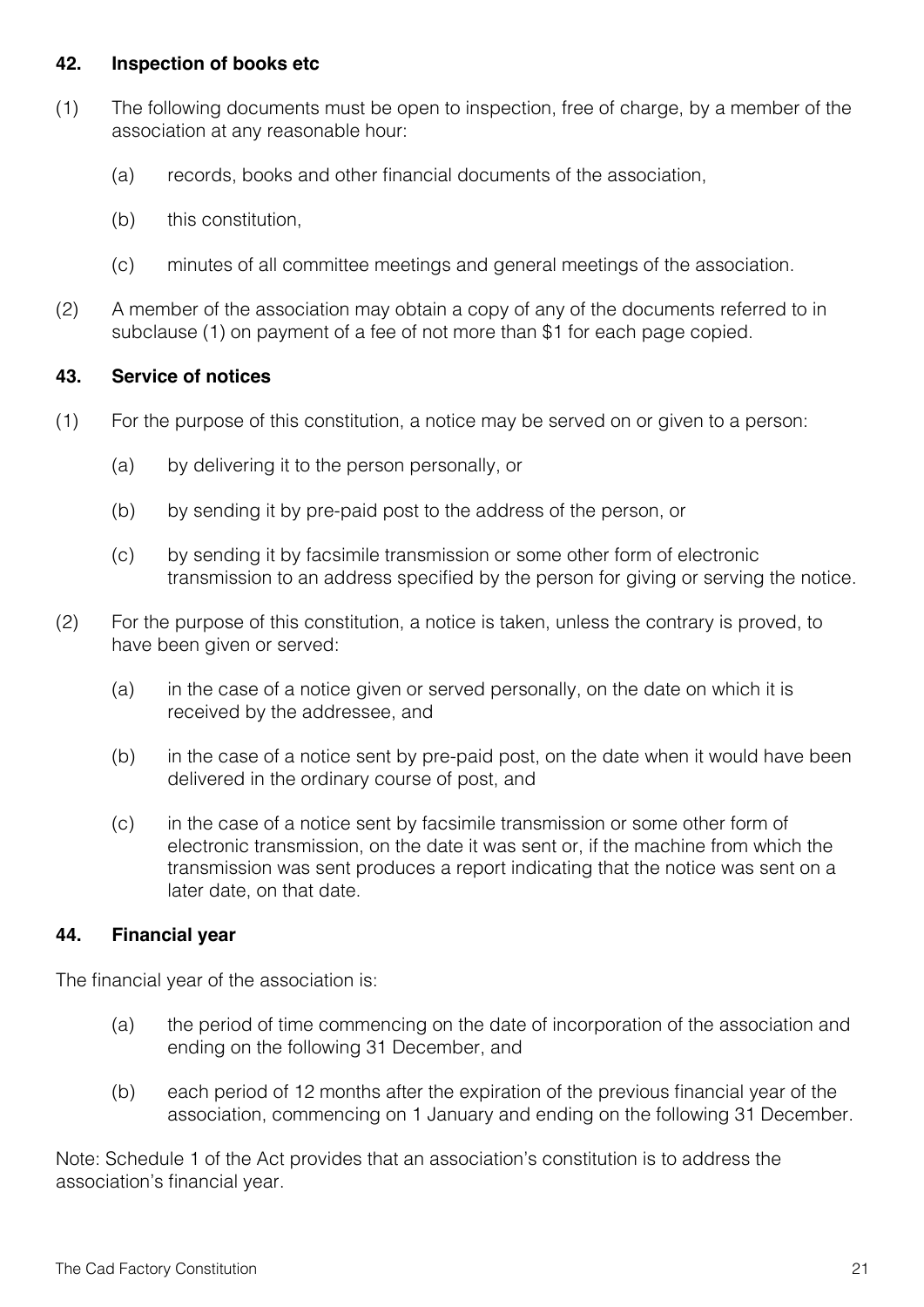#### **45. Inclusion on the Register of Cultural Organisations**

- (1) Introduction: If the CAD Factory is on the Register of Cultural Organisations it will seek to comply with this rule 43.
- (2) Ministerial Rules: The association will seek to comply with any rules that the Treasurer of the Commonwealth of Australia, the Commissioner or the Minister responsible for the Register make to ensure that gifts made to the Public Fund (established under rule 10.5) will only be used for the association's principal purposes and principal activity as set out in rule 2(a).
- (3) Statistical information: The association will use its best endeavours to provide to the Department statistical information on the gifts and donations made to the Public Fund every 6 months.
- (4) Notifying the Department: The association will seek to notify the Department, as soon as practicable, of:
	- (a) any changes to its principal purposes and principal activity
	- (b) any change to the name of the association or its Public Fund
	- (c) any change to the membership of the committee administering the Public Fund under rule 43.5(g)
	- (d) any departure from rule 43
	- (e) if the association becomes insolvent, or commences any process for the winding up of the association or experiences other financial difficulties, or
	- (f) any other issues reasonably required by the Department.
- (5) Establishment and operation of Public Fund:
	- (a) The association will seek to establish and maintain for its principal purposes and principal activity in Australia a fund to be called The Cad Factory Inc. (or such other name as decided by the directors and notified to the Department) (the Public Fund):
		- (i) to which gifts of money or property for those purposes and activity are to be made)
		- (ii) to which money received by the company because of those gifts is to be credited and
		- (iii) that does not receive any other money or property.
	- (b) The purposes of the Public Fund are the same as the principal purposes and principal activity of the association.
	- (c) The association must maintain for the Public Fund:
		- (i) a separate bank account, and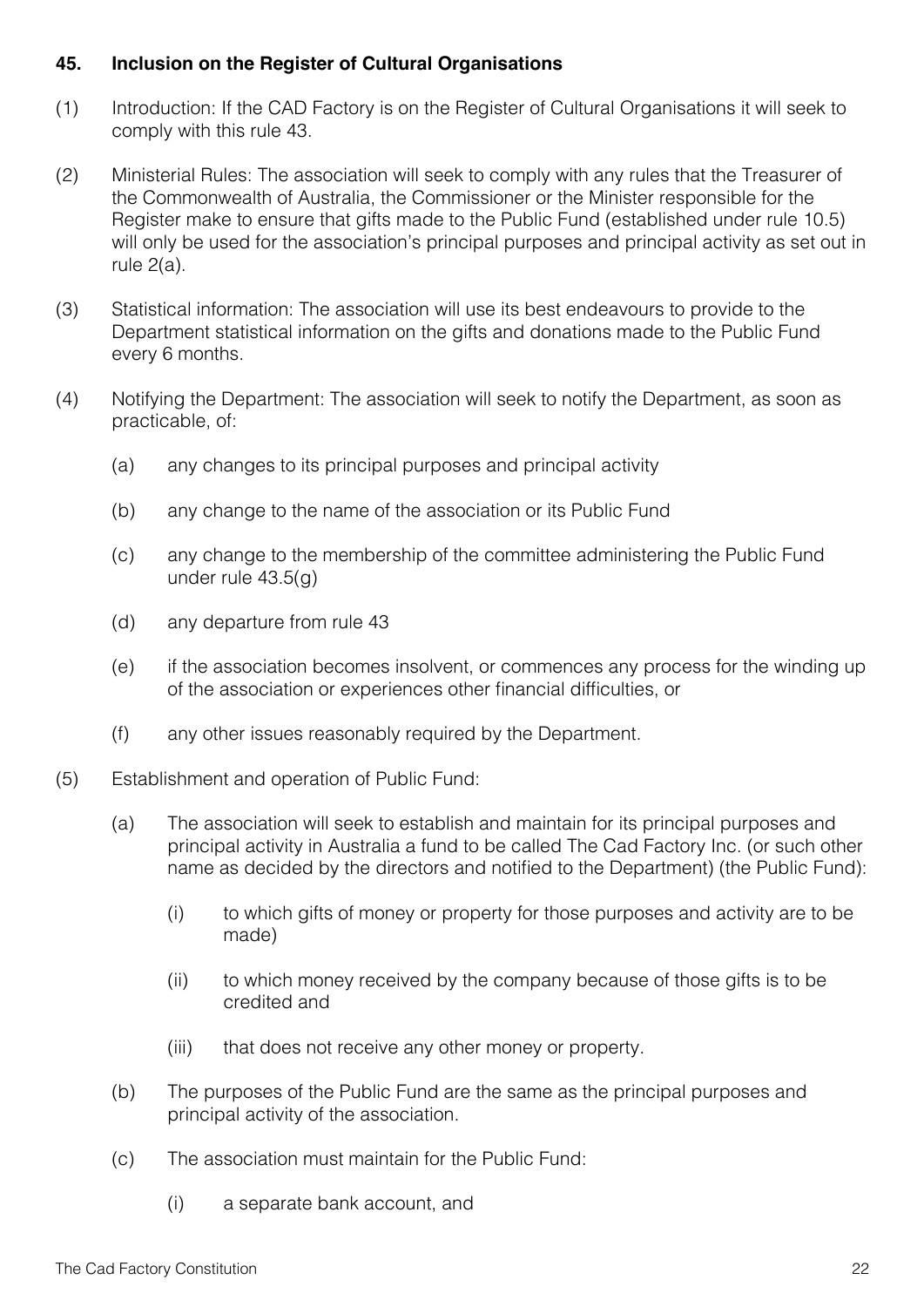- (ii) proper accounting records.
- (d) The signatories must be Australian resident members of the committee in charge of the Public Fund.
- (e) The association must seek donations from the public to the Public Fund.
- (f) The association must use the following only for its principal purposes and principal activity and the provisions of rule 4.1(b) apply to:
	- (i) gifts made to the Public Fund and
	- (ii) any money received because of those gifts.
- (g) No fewer than 3 directors: Members will administer the Public Fund, the majority of whom are Responsible Persons. If there is not a majority of Members who are Responsible Persons the Members must delegate the power to administer the Public Fund to a subsidiary committee of note fewer than 3 people, a majority of whom are Responsible Persons.
- (h) Receipts for gifts to the Public Fund must be made in the name of the Public Fund and state:
	- (i) the number of the receipt
	- (ii) the name and ABN of the association
	- (iii) the name of the Public Fund and a reference to it being on the Register
	- (iv) the name of the donor
	- $(v)$  the amount of the gift, the fact that it was a gift and the date the gift was received, and include the signature of a person authorised to act on behalf of the Public Fund.
- (i) At the first occurrence of:
	- (i) the winding up of the Public Fund
	- (ii) the association ceasing to be endorsed as a deductible gift recipient under Subdivision 30y BA of ITAA 97 or
	- (iii) the association and the Public Fund ceasing to be on the Register,any surplus assets of the Public Fund must be transferred to a fund on the Register, the identity of which must be decided by the Members and subject to Clause